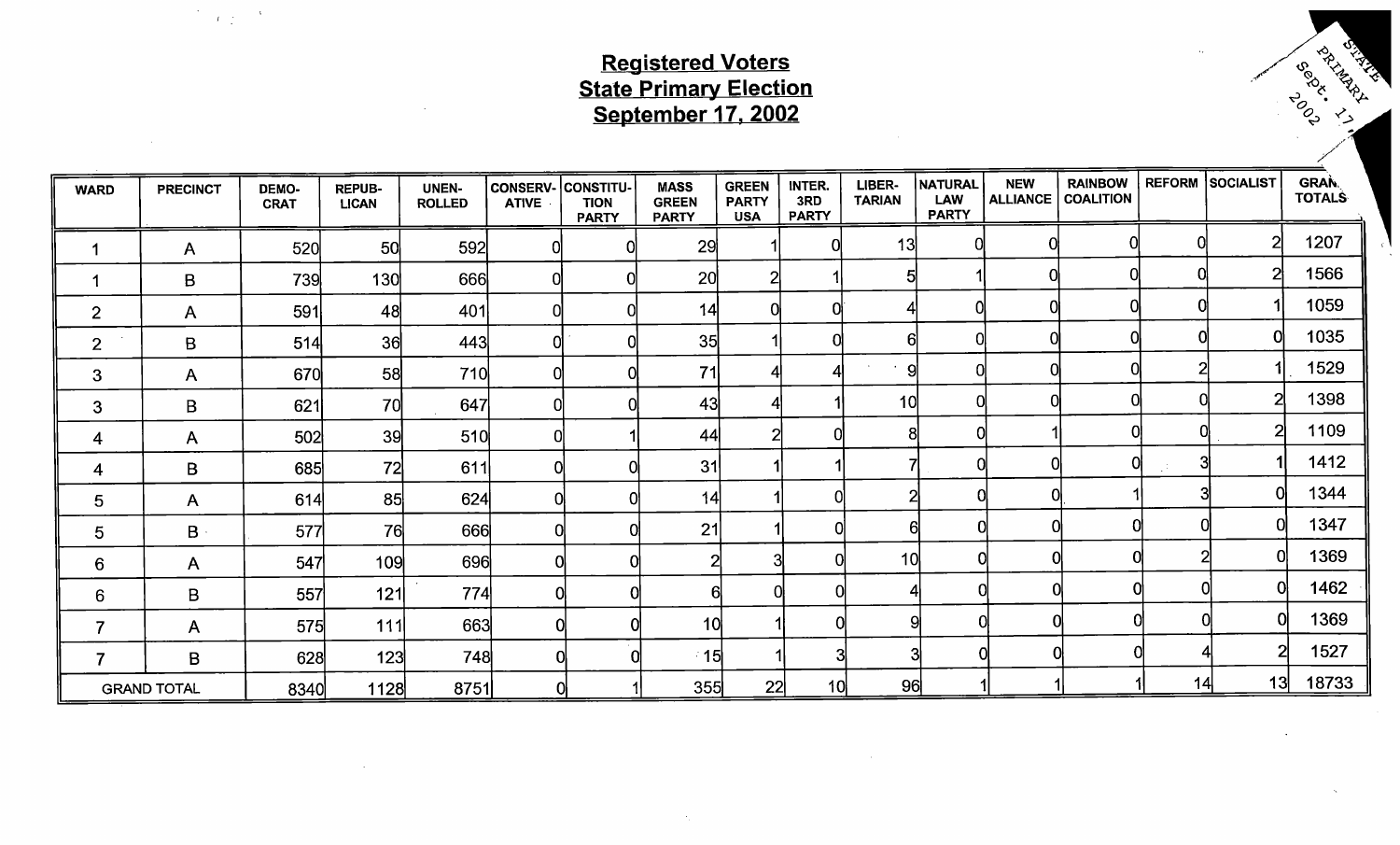#### WARRANT FOR STATE PRIMARY ELECTION

#### September 17, 2002

The Commonwealth of Massachusetts Notice of State Primaries To Be Held September 17, 2002

In City Council, August 1, 2002

Ordered, that meetings of the members of the Democratic, Republican , Libertarian and Green Parties in the City of Northampton, qualified to vote, will be held on Tuesday, September 17, 2002, in the several polling places designated for the purpose by the City Council, as follows:

> WARD 1, Precinct A - In Jackson Street School Auditorium WARD 1, Precinct B - In Jackson Street School Auditorium WARD 2, Precinct A - In Smith Vocational-Agricultural High School WARD 2, Precinct B - In Smith Vocational-Agricultural High School WARD 3, Precinct A - In the Walter Salvo House, 81 Conz Street WARD 3, Precinct B - In the Walter Salvo House, 81 Conz Street WARD 4, Precinct A - In Joseph H. McDonald House WARD 4, Precinct B - In Joseph H. McDonald House WARD 5, Precinct A - In Florence Civic and Business Building, 90 Park Street WARD 5, Precinct B - In Smith Vocational-Agricultural High School WARD 6, Precinct A - In Robert K. Finn Ryan Road School WARD 6, Precinct B - In Robert K. Finn Ryan Road School WARD 7, Precinct A - In John F. Kennedy Middle School, Community Room WARD 7, Precinct B - In Leeds School Gymnasium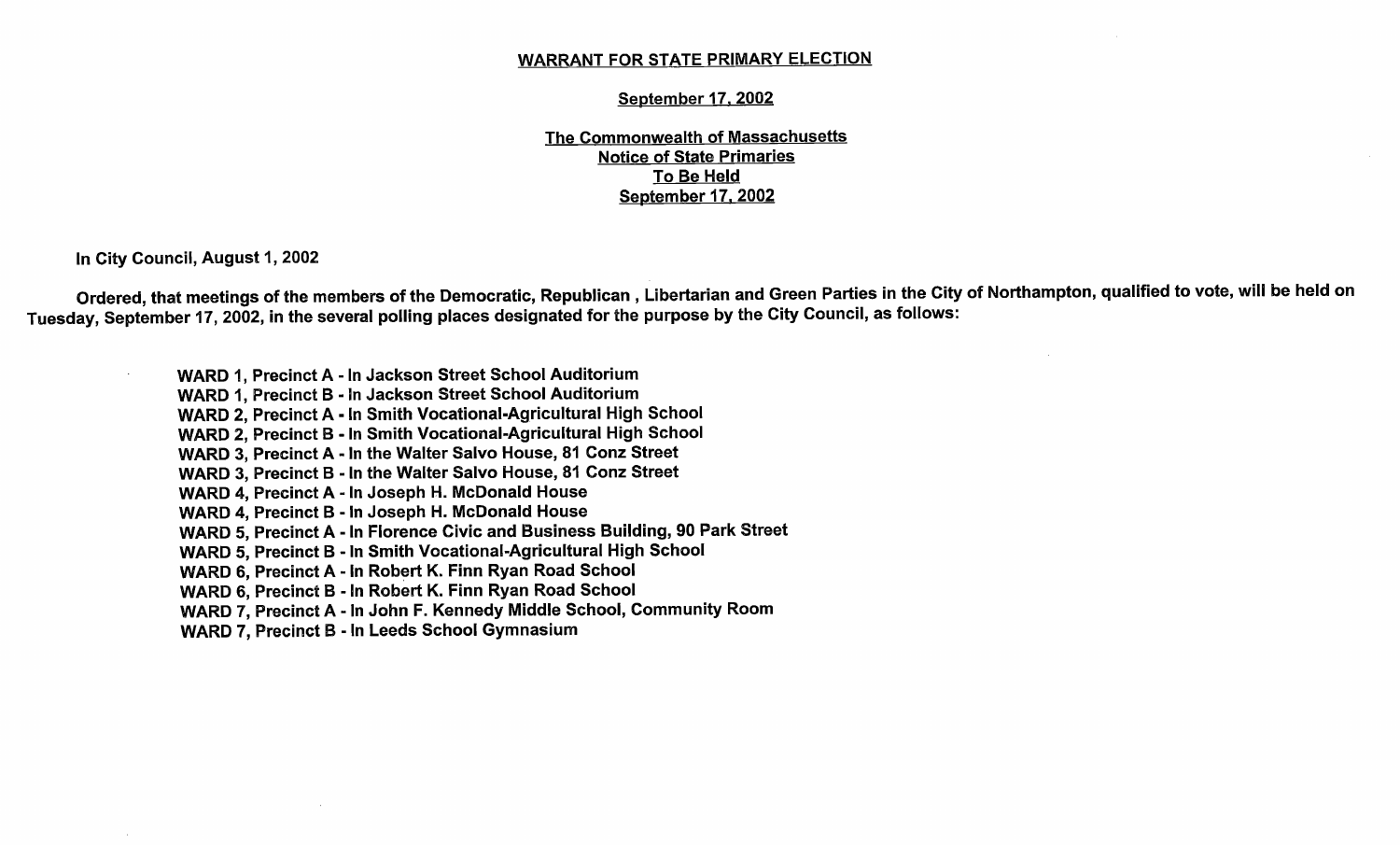State Primary Election Sept. 17, 2002

The polls will be opened at seven o'clock in the forenoon and closed at eight o' clock in the evening of the said day, and all such members will in the several wards and precincts in which they are individually entitled to vote between said hours give in their votes for the nomination of candidates for Senator In Congress, for Governor for Lieutenant Governor, for Attorney General, for Secretary of State, for Treasurer, for Auditor, for Representative in Congress for the Second Congressional District, for Councillor for the Eighth District, for Senator in General Court for the Hampshire & Franklin District, for Representative in General Court for the First Hampshire District, for District Attorney for the Northwestern District and for Register of Probate for the Hampshire County.

In City Council, August 1, 2002

J

0 City Cherk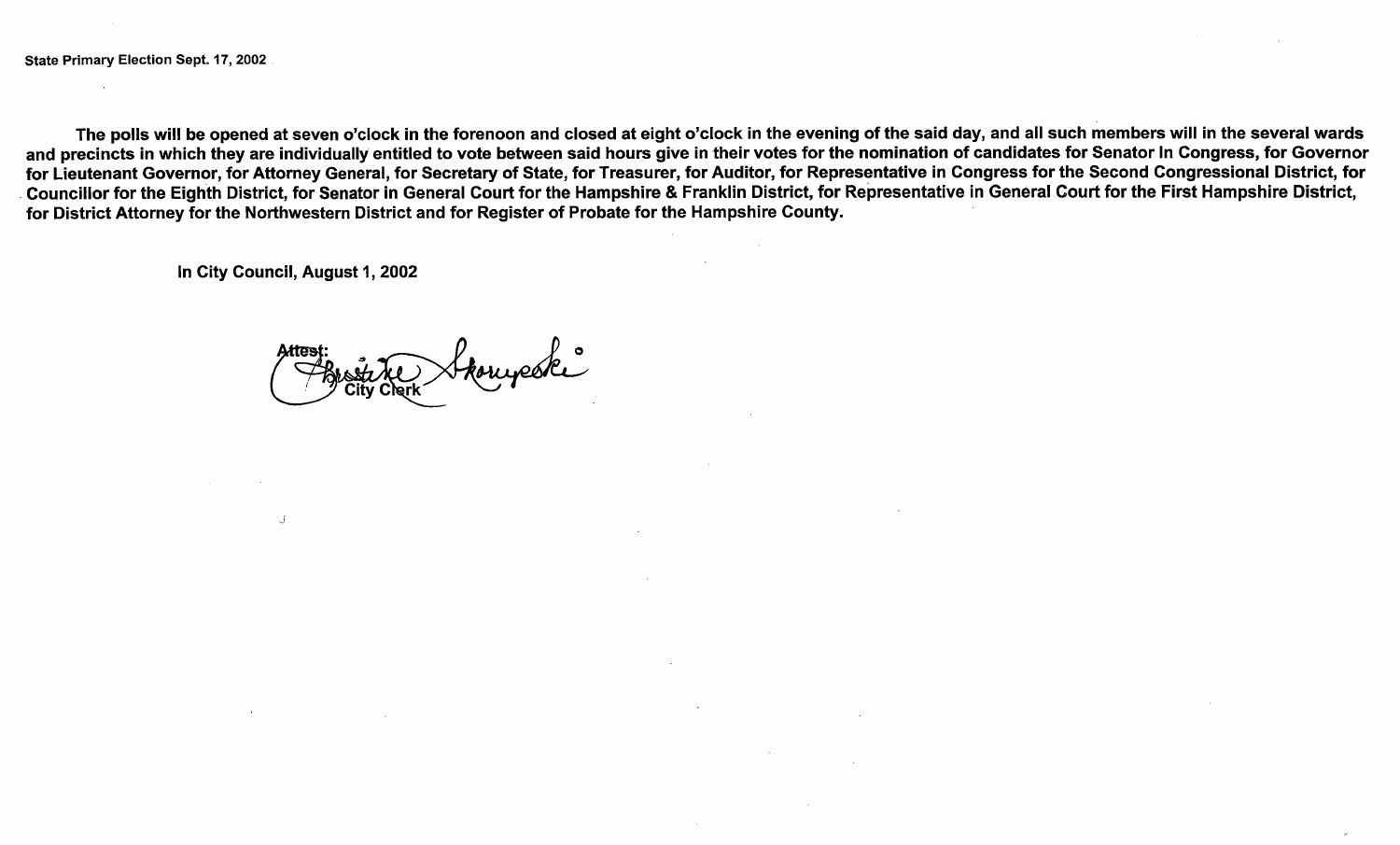### **State Primary**

Democratic Party

City of Northampton

#### The Commonwealth of Massachusetts

At a Legal Primary of the Qualified Voters of the DEMOCRATIC PARTY OF ALL WARDS, ALL PRECINCTS, in the City of Northampton, holden on the seventeenth day of September, in the year Two Thousand and Two, for the purpose of giving in their votes for the nomination of State and District Officers, the whole number of Ballots cast, including Absent Voter's Ballots was

#### **Six Thousand Three Hundred Thirty Nine (6,339)**

And the whole number of Votes given in were received, sorted, counted and declared, and record thereof made in open meeting as by law directed; and said votes were for the following named persons: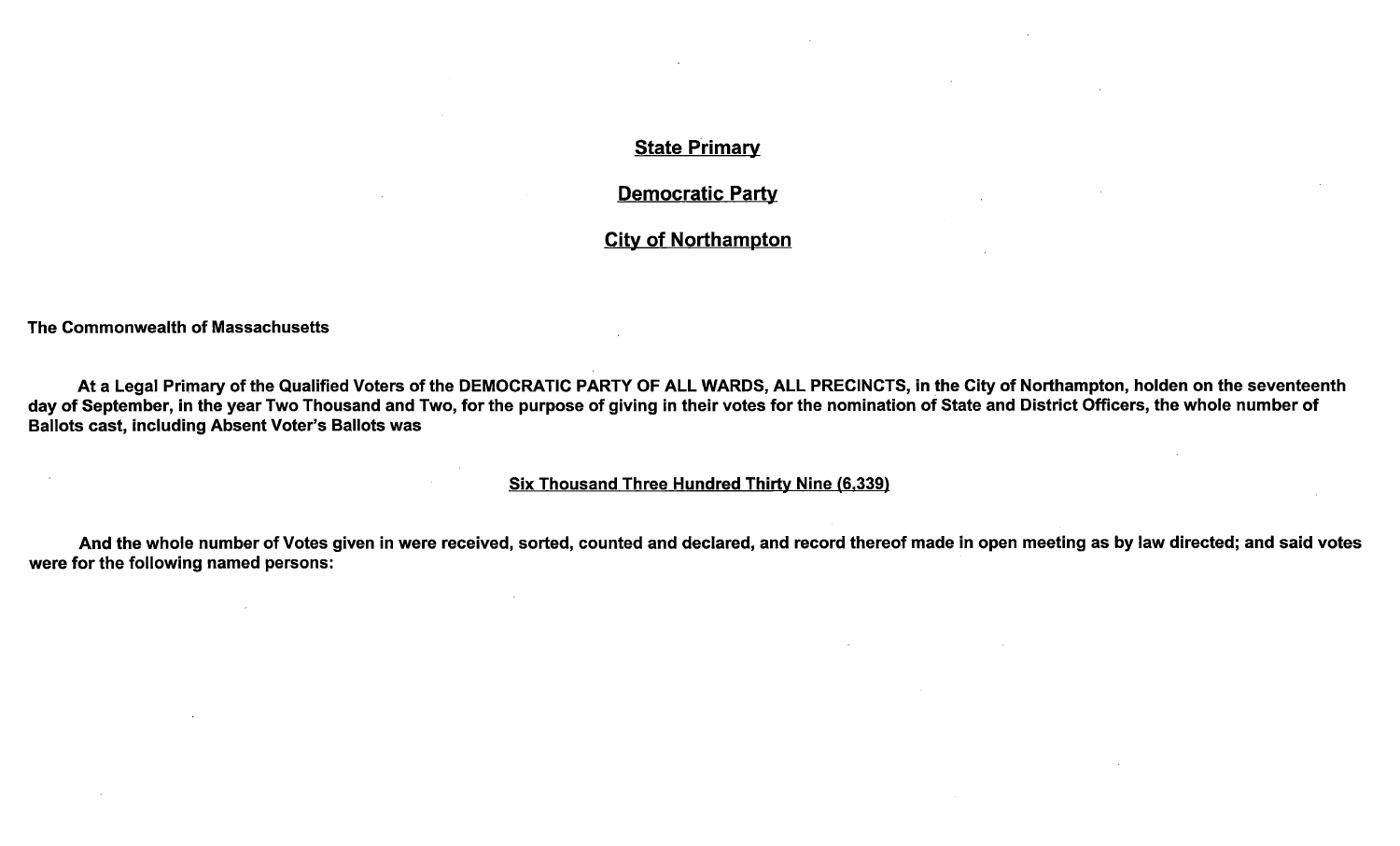$\sim$   $t$   $^{-1}$ 

# COPY OF RECORD)

# **SENATOR IN CONGRESS**

|                   | 9:35PM | 9:30PM | 9:10PM | 9:10PM | 9:30PM | l 9:35PM | 9:30PM | 9:40PM | 9:10PM    | 9:10PM | 9:05PM | 9:00PM | 10:10M | 9:50PM    |              |
|-------------------|--------|--------|--------|--------|--------|----------|--------|--------|-----------|--------|--------|--------|--------|-----------|--------------|
|                   | 1Α     | 1B     | 2A     | 2B     | 3A     | 3B       | 4A     | 4B     | <b>5A</b> | 5B     | 6A     | 6B     | 7A     | <b>7B</b> | <b>TOTAL</b> |
| For JOHN F. KERRY | 222    | 552    | 362    | 290    | 361    | 358      | 215    | 455    | 436       | 411    | 393    | 405    | 395    | 446       | 5301         |
| <b>ALL OTHERS</b> |        |        |        |        |        |          |        |        |           |        |        |        |        | 0         | 21           |
|                   |        |        |        |        |        |          |        |        |           |        |        |        |        |           |              |
| BLANKS            | 54     | 96     | 70     | 50     | 81     | 59       | 49     | 98     | 66        | 75     | 66     | 75     | 81     | 97        | 1017         |
| TOTAL             | 277    | 648    | 432    | 343    | 443    | 420      | 264    | 555    | 503       | 488    | 463    | 482    | 478    | 543       | 6339         |

# **GOVERNOR**

|                                 | 1Α  | 1B          | 2A  | 2B      | 3A  | 3B  | 4A           | 4B  | <b>5A</b> | 5 <b>B</b> | 6A  | 6B              | <b>7A</b> | <b>7B</b> | <b>TOTAL</b>   |
|---------------------------------|-----|-------------|-----|---------|-----|-----|--------------|-----|-----------|------------|-----|-----------------|-----------|-----------|----------------|
| <b>For THOMAS F. BIRMINGHAM</b> | 17  | 37          | 19  | $12 \,$ | 26  | 23  | 11           | 20  | 31        | 31         | 59  | 32 <sub>2</sub> | 29        | 43        | 390            |
| <b>For STEVEN GROSSMAN</b>      |     | 0           |     |         |     |     |              |     |           |            | 3   |                 |           | 6.        | 27             |
| For SHANNON P. O'BRIEN          | 112 | 253         | 129 | 102     | 159 | 136 | 82           | 160 | 223       | 179        | 210 | 190             | 205       | 215       | 2355           |
| <b>For ROBERT B. REICH</b>      | 114 | 274         | 236 | 196     | 201 | 200 | 143          | 303 | 195       | 210        | 131 | 196             | 183       | 211       | 2793           |
| <b>For WARREN E. TOLMAN</b>     | 29  | 77          | 42  | 31      | 45  | 48  | 22           | 61  | 46        | 61         | 52  | 59              | 55        | 58        | 686            |
| <b>ALL OTHERS</b>               | 0   | $\mathbf 0$ | 0   | 0       | 0   | 0   | $\mathbf{0}$ | 0   | 0         |            |     | 0               | 0         |           | 2 <sup>1</sup> |
|                                 |     |             |     |         |     |     |              |     |           |            |     |                 |           |           |                |
| <b>BLANKS</b>                   | 4   | ⇁           | ◠   |         | 10  | 12  | $\mathbf{3}$ | 9   |           |            | 7   | 4               | 5         | 9.        | 86             |
| ∥ TOTAL                         | 277 | 648         | 432 | 343     | 443 | 420 | 264          | 555 | 503       | 488        | 463 | 482             | 478       | 543       | 6339           |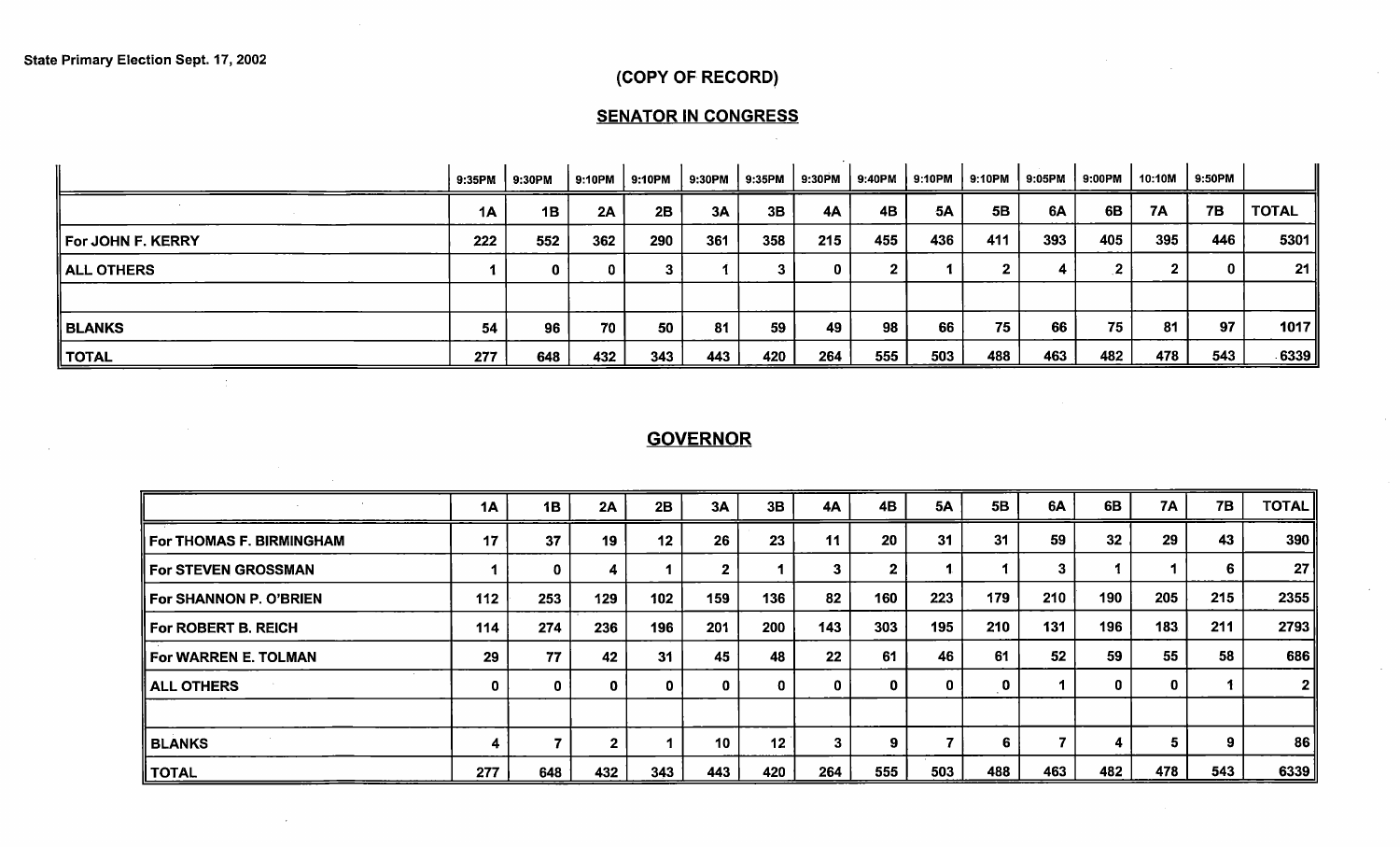# LIEUTENANT GOVERNOR

|                             | 1A  | 1B  | 2A  | 2B  | 3A  | 3B  | 4A  | 4B  | <b>5A</b> | 5B  | 6A  | 6B  | 7A  | <b>7B</b> | <b>TOTAL</b> |
|-----------------------------|-----|-----|-----|-----|-----|-----|-----|-----|-----------|-----|-----|-----|-----|-----------|--------------|
| For CHRISTOPHER F. GABRIELI | 107 | 265 | 132 | 107 | 165 | 135 | 82  | 184 | 214       | 162 | 222 | 192 | 225 | 241       | 2433         |
| For LOIS G. PINES           | 59  | 145 | 128 | 92  | 103 | 101 | 65  | 129 | 110       | 121 | 80  | 105 | 81  | 101       | 1420         |
| For JOHN P. SLATTERY        | 29  | 102 | 36  | 33  | 60  | 67  | 33  | 59  | 74        | 69  | 69  | 62  | 53  | 68        | 814          |
| <b>ALL OTHERS</b>           |     | 0   | 0   | Ω.  |     | .,  |     | ◠   |           | ົ   | 0   |     |     |           | 18           |
|                             |     |     |     |     |     |     |     |     |           |     |     |     |     |           |              |
| BLANKS                      | 81  | 136 | 136 | 109 | 114 | 115 | 83  | 180 | 103       | 134 | 92  | 122 | 117 | 132       | 1654         |
| <b>TOTAL</b>                | 277 | 648 | 432 | 343 | 443 | 420 | 264 | 555 | 503       | 488 | 463 | 482 | 478 | 543       | 6339         |

### ATTORNEY GENERAL

|                      | 1A  | 1B  | 2A  | 2B  | 3A  | 3B  | 4A  | 4B  | <b>5A</b> | 5B  | 6A  | 6B  | 7A  |     | <b>TOTAL</b> |
|----------------------|-----|-----|-----|-----|-----|-----|-----|-----|-----------|-----|-----|-----|-----|-----|--------------|
| For THOMAS F. REILLY | 175 | 425 | 250 | 202 | 291 | 274 | 144 | 318 | 355       | 311 | 333 | 316 | 327 | 355 | 4076         |
| <b>ALL OTHERS</b>    | 0   |     |     |     |     |     | 0   | 0   |           | 0   |     |     |     |     | 10 I         |
|                      |     |     |     |     |     |     |     |     |           |     |     |     |     |     |              |
| <b>BLANKS</b>        | 102 | 222 | 182 | 137 | 151 | 145 | 120 | 237 | 147       | 177 | 130 | 165 | 150 | 188 | 2253         |
| <b>TOTAL</b>         | 277 | 648 | 432 | 343 | 443 | 420 | 264 | 555 | 503       | 488 | 463 | 482 | 478 | 543 | 6339         |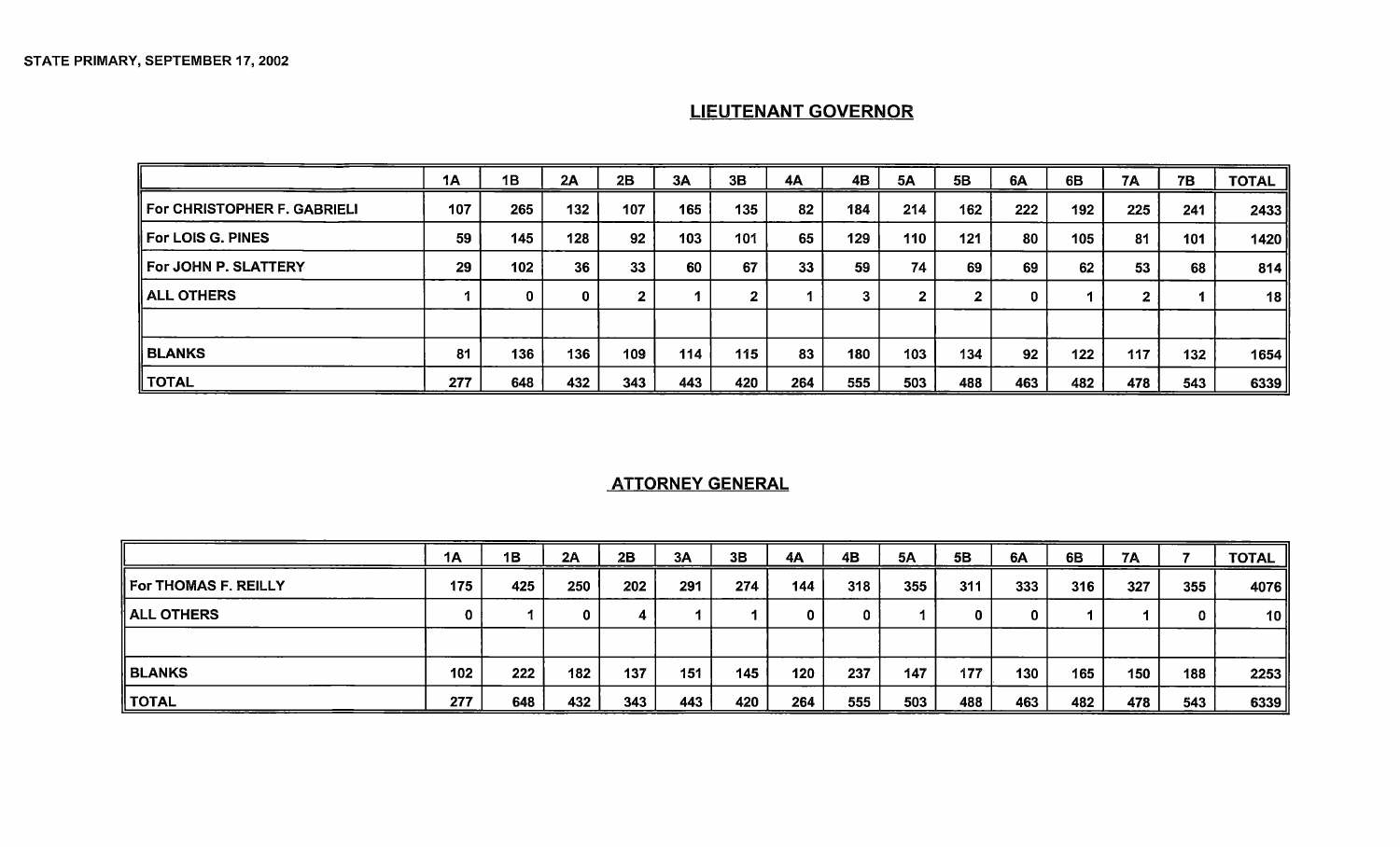# **SECRETARY OF STATE**

|                            | 1Α  | 1B  | 2A  | 2B  | 3A  | 3B  | 4A  | 4B  | <b>5A</b> | 5 <b>B</b> | 6A  | 6B  | <b>7A</b> | <b>7B</b> | <b>TOTAL</b> |
|----------------------------|-----|-----|-----|-----|-----|-----|-----|-----|-----------|------------|-----|-----|-----------|-----------|--------------|
| For WILLIAM FRANCIS GALVIN | 165 | 415 | 235 | 202 | 282 | 266 | 141 | 307 | 345       | 313        | 325 | 302 | 312       | 350       | 3960         |
| ALL OTHERS                 | 0   | 0   | 0   |     |     |     | 0   | 0   |           |            |     |     |           | 0         | 9 I          |
|                            |     |     |     |     |     |     |     |     |           |            |     |     |           |           |              |
| <b>BLANKS</b>              | 112 | 233 | 197 | 139 | 159 | 153 | 123 | 248 | 157       | 175        | 137 | 179 | 165       | 193       | 2370         |
| ∥ TOTAL                    | 277 | 648 | 432 | 343 | 443 | 420 | 264 | 555 | 503       | 488        | 463 | 482 | 478       | 543       | 6339         |

# **TREASURER**

|                       | 1A          | 1B  | 2A  | 2B           | 3A  | 3B        | 4A           | 4B  | <b>5A</b>    | 5B  | <b>6A</b> | 6B  | <b>7A</b> | 7B  | <b>TOTAL</b>    |
|-----------------------|-------------|-----|-----|--------------|-----|-----------|--------------|-----|--------------|-----|-----------|-----|-----------|-----|-----------------|
| For MICHAEL P. CAHILL | 60          | 124 | 56  | 63           | 91  | 105       | 50           | 92  | 138          | 101 | 112       | 94  | 104       | 110 | 1300            |
| For TIMOTHY P. CAHILL | 47          | 110 | 46  | 31           | 61  | 56        | 20           | 70  | 85           | 62  | 73        | 82  | 73        | 77  | 893             |
| For STEPHEN J. MURPHY | 18          | 49  | 22  | 17           | 46  | 27        | 26           | 39  | 30           | 60  | 73        | 41  | 42        | 56  | 546 l           |
| For JAMES W. SEGEL    | 42          | 109 | 82  | 60           | 72  | 63        | 43           | 74  | 62           | 68  | 77        | 77  | 72        | 102 | 1003            |
| <b>ALL OTHERS</b>     | $\mathbf 0$ | 0   | n   | $\mathbf{2}$ | ,   | $\cdot$ 4 | $\mathbf{0}$ |     | $\mathbf{2}$ | 0   |           | 0   |           | n   | 10 <sup>1</sup> |
|                       |             |     |     |              |     |           |              |     |              |     |           |     |           |     |                 |
| <b>BLANKS</b>         | 110         | 256 | 226 | 170          | 171 | 168       | 125          | 279 | 186          | 197 | 127       | 188 | 186       | 198 | 2587            |
| TOTAL                 | 277         | 648 | 432 | 343          | 443 | 420       | 264          | 555 | 503          | 488 | 463       | 482 | 478       | 543 | 6339            |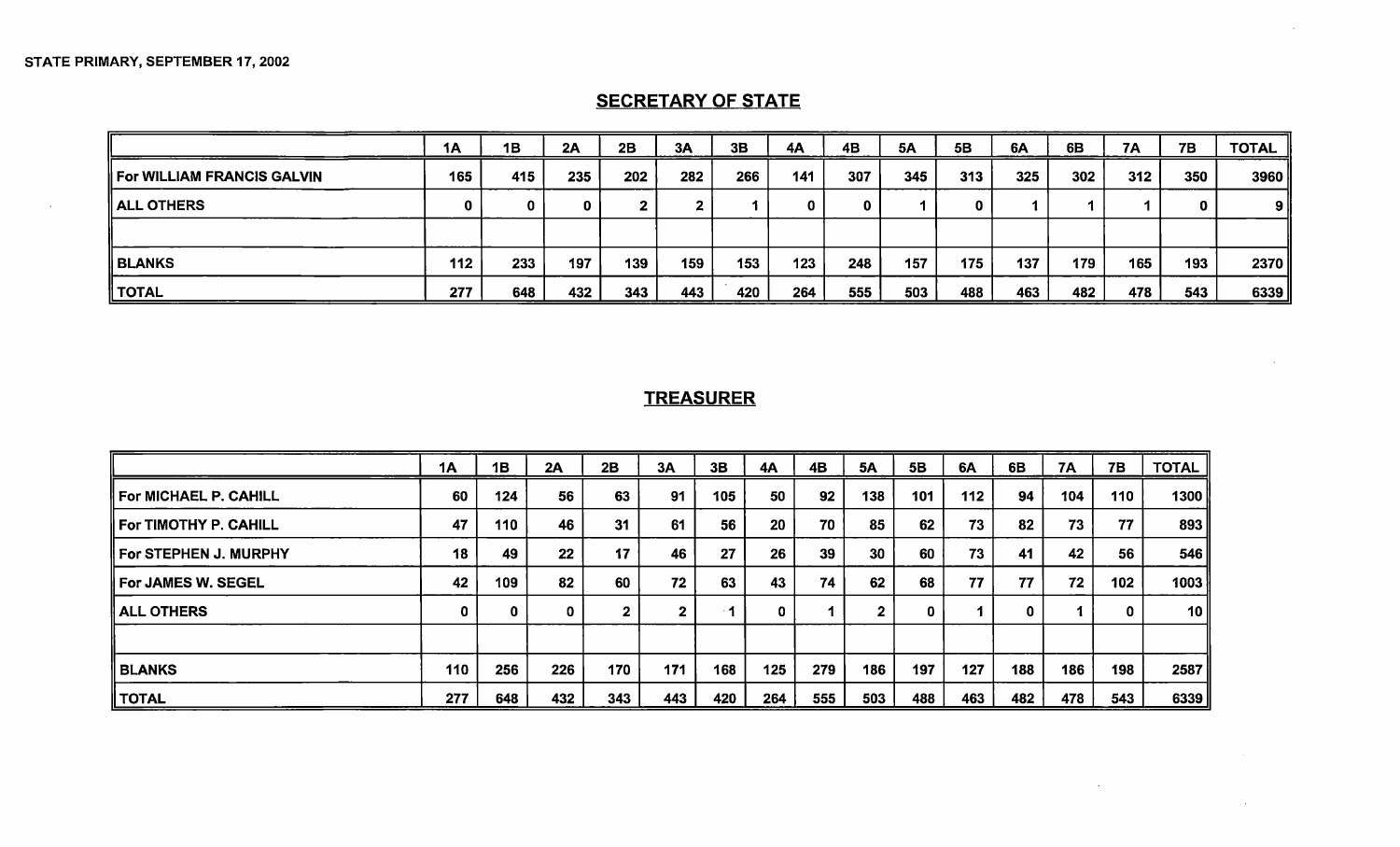# **AUDITOR**

|                              | 1A  | 1B  | 2A  | 2B  | 3A  | 3B  | 4A  | 4B  | <b>5A</b> | 5B  | 6A  | 6B  | <b>7A</b> | 7B  | <b>TOTAL</b>    |
|------------------------------|-----|-----|-----|-----|-----|-----|-----|-----|-----------|-----|-----|-----|-----------|-----|-----------------|
| <b>For A. JOSEPH DeNUCCI</b> | 157 | 367 | 208 | 164 | 257 | 250 | 123 | 277 | 312       | 271 | 308 | 267 | 281       | 315 | 3557            |
| <b>ALL OTHERS</b>            |     |     |     |     |     |     | 0   | 0   |           | 0   | 0.  | 3   | -2        |     | 15 <sup>1</sup> |
|                              |     |     |     |     |     |     |     |     |           |     |     |     |           |     |                 |
| ∥ BLANKS                     | 119 | 281 | 223 | 175 | 185 | 169 | 141 | 278 | 190       | 217 | 155 | 212 | 195       | 227 | 2767            |
| ∥ TOTAL                      | 277 | 648 | 432 | 343 | 443 | 420 | 264 | 555 | 503       | 488 | 463 | 482 | 478       | 543 | 6339            |

# REPRESENTATIVE IN CONGRESS - Second District

|                     | 1Α  | 1В  | 2A  | 2B  | 3Α  | 3B  | 4A  | 4B  | 5A     | 5B  | 6A  | 6B  | 7A  | 7B  | <b>TOTAL</b>    |
|---------------------|-----|-----|-----|-----|-----|-----|-----|-----|--------|-----|-----|-----|-----|-----|-----------------|
| For RICHARD E. NEAL | 199 | 487 | 300 | 237 | 322 | 310 | 156 | 363 | 390    | 358 | 348 | 348 | 363 | 398 | 4579            |
| ALL OTHERS          | 0.  | o   |     |     |     | 4   |     |     | ≏<br>J |     |     |     | -   |     | 30 <sup>1</sup> |
|                     |     |     |     |     |     |     |     |     |        |     |     |     |     |     |                 |
| <b>BLANKS</b>       | 78  | 161 | 130 | 104 | 118 | 106 | 107 | 186 | 110    | 127 | 114 | 131 | 113 | 145 | 1730            |
| ∥ TOTAL             | 277 | 648 | 432 | 343 | 443 | 420 | 264 | 555 | 503    | 488 | 463 | 482 | 478 | 543 | 6339            |

 $\sim$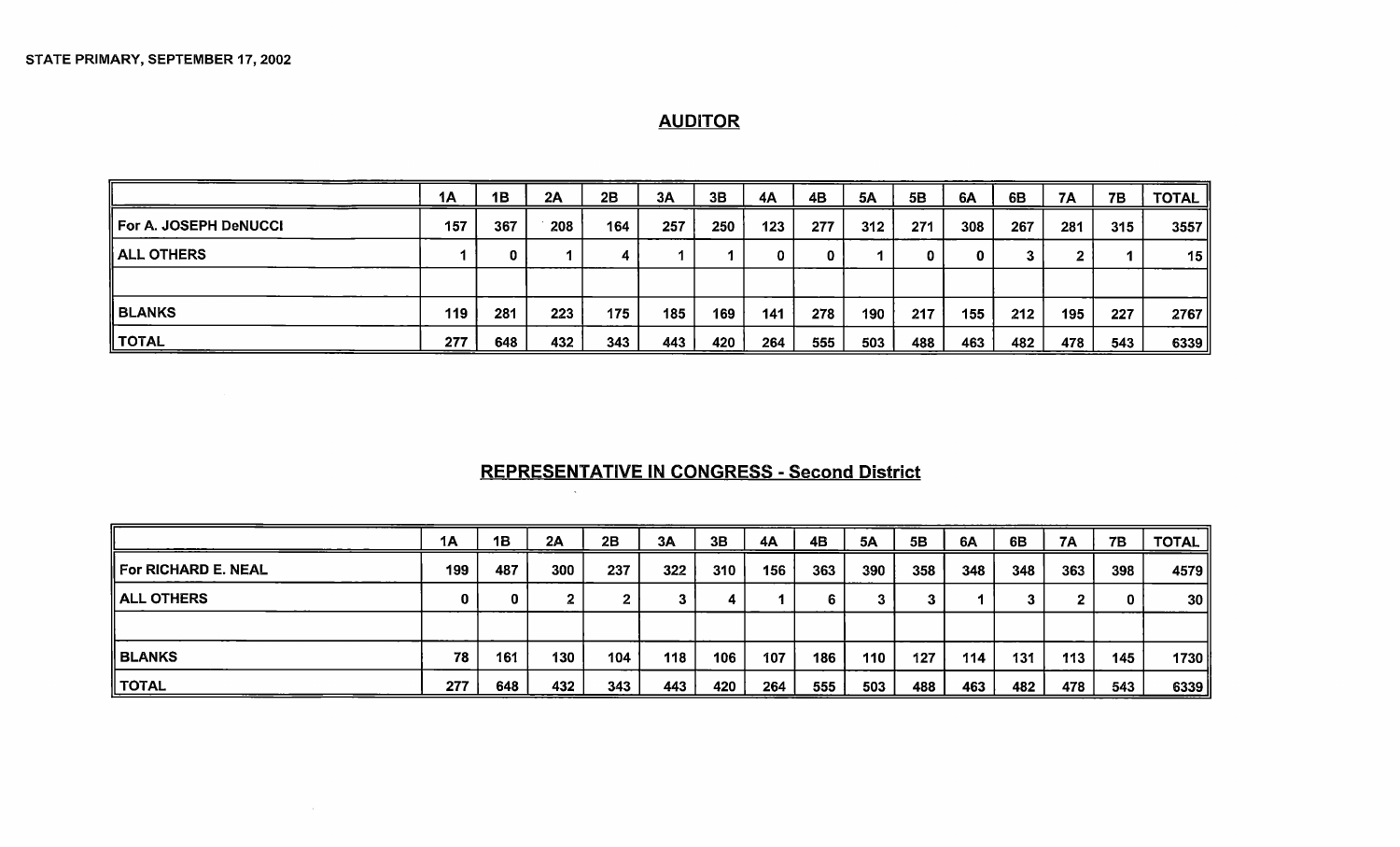# $1A$  1B  $2A$ 2B | 3A | 3B | 4A | 4B | 5A | 5B | 6A | 6B | 7A | 7B | TOTAL For EDWARD M. O' BRIEN 121 282 146 142 210 175 99 218 250 225 228 227 199 237 2759 For AARON W. WILSON 73 | 225 | 120 | 86 | 120 | 146 | 65 | 158 | 156 | 153 | 166 | 163 | 194 | 189 | 2014 | ALL OTHERS 0 <sup>1</sup> 0 <sup>1</sup> <sup>1</sup> 0 0 <sup>1</sup> <sup>1</sup> 0 0 <sup>1</sup> 0 0 6 BLANKS | 83 | 140 | 166 | 114 | 112 | 99 | 100 | 178 | 96 | 110 | 69 | 91 | 85 | 117 | 1560 TOTAL 277 648 432 343 443 420 <sup>1</sup> 264 555 503 488 463 482 478 543 6339

### COUNCILLOR - Eighth District

### SENATOR IN GENERAL COURT - Hampshire & Franklin District

|                                 | 1A  | 1B  | 2A           | 2B  | <b>3A</b> | 3B  | 4A  | 4B  | <b>5A</b> | 5B  | 6A  | 6B  | <b>7A</b> | 7B  | TOTAL |
|---------------------------------|-----|-----|--------------|-----|-----------|-----|-----|-----|-----------|-----|-----|-----|-----------|-----|-------|
| <b>For STANLEY C. ROSENBERG</b> | 212 | 528 | 333          | 271 | 341       | 334 | 181 | 431 | 415       | 407 | 383 | 370 | 392       | 439 | 5037  |
| <b>ALL OTHERS</b>               |     |     | $\mathbf{0}$ |     | n         |     | 0   | 0   | 0         | 0   |     |     |           |     | -6 II |
|                                 |     |     |              |     |           |     |     |     |           |     |     |     |           |     |       |
| <b>BLANKS</b>                   | 65  | 120 | 99           | 71  | 102       | 85  | 83  | 124 | 88        | 81  | 79  | 110 | 85        | 104 | 1296  |
| ∥ TOTAL                         | 277 | 648 | 432          | 343 | 443       | 420 | 264 | 555 | 503       | 488 | 463 | 482 | 478       | 543 | 6339  |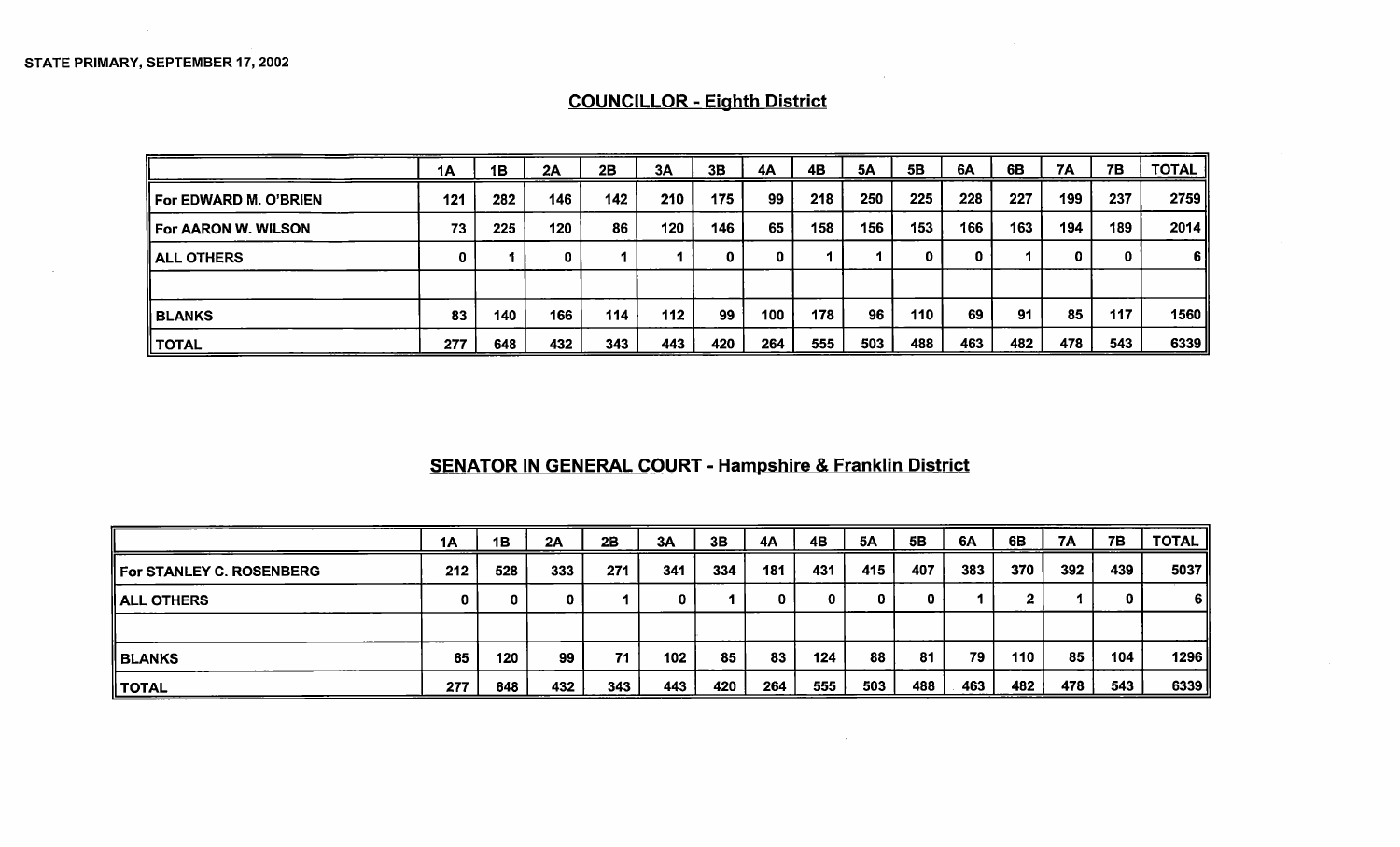$\mathcal{L}^{\mathcal{L}}$ 

 $\label{eq:2.1} \mathcal{L}_{\mathcal{A}}(\mathcal{A}) = \mathcal{L}_{\mathcal{A}}(\mathcal{A}) = \mathcal{L}_{\mathcal{A}}(\mathcal{A})$ 

|                        | 1A  | 1B  | 2A  | 2B  | 3A  | 3B           | 4A  | 4B  | <b>5A</b> | 5B  | 6A  | 6B  | <b>7A</b> | <b>7B</b> | <b>TOTAL</b> |
|------------------------|-----|-----|-----|-----|-----|--------------|-----|-----|-----------|-----|-----|-----|-----------|-----------|--------------|
| For PETER V. KOCOT     | 202 | 509 | 307 | 234 | 327 | 321          | 168 | 398 | 408       | 383 | 385 | 385 | 388       | 426       | 4841         |
| For MICHAEL ALEO       |     |     |     |     | 11  | 3            | 4   |     | 6         | 5.  |     | 5   |           |           | 62           |
| $\parallel$ ALL OTHERS |     |     | 0   |     |     | $\mathbf{2}$ | 0   | 0   |           |     |     | 3   |           |           | 13           |
|                        |     |     |     |     |     |              |     |     |           |     |     |     |           |           |              |
| <b>BLANKS</b>          | 68  | 135 | 122 | 105 | 104 | 94           | 92  | 153 | 88        | 99  | 76  | 89  | 85        | 113       | 1423∥        |
| <b>STOTAL</b>          | 277 | 648 | 432 | 343 | 443 | 420          | 264 | 555 | 503       | 488 | 463 | 482 | 478       | 543       | 6339         |

# REPRESENTATIVE IN GENERAL COURT - First Hampshire District

# DISTRICT ATTORNEY - Northwestern District

|                            | <b>1A</b> | 1B  | 2A  | 2B  | 3A  | 3B           | 4A          | <b>4B</b> | <b>5A</b> | 5B  | 6A  | 6B          | <b>7A</b> | <b>7B</b> | <b>TOTAL</b> |
|----------------------------|-----------|-----|-----|-----|-----|--------------|-------------|-----------|-----------|-----|-----|-------------|-----------|-----------|--------------|
| <b>For DAVID SULLIVAN</b>  |           |     | 0   |     | 0   | 0            | $\mathbf 0$ | o         |           |     |     | 0           | 0         |           | 3 II         |
| For ELIZABETH SCHEIBEL     |           | 3   | 0   |     |     |              | $\mathbf 0$ | 0         |           |     |     | 4           |           |           | 19           |
| For MARY FORD              |           | 0   | 0   |     | 0   |              | 0           |           | 0         | O   | 0   | $\mathbf 0$ |           | n         | 3            |
| <b>For JOHANNA COLLINS</b> | 0         | 0   | 0   |     |     | $\mathbf{0}$ | 0           | 0         | 0         | o   | 0   | 0           | 0         | o         | 7 H          |
| <b>ALL OTHERS</b>          | 18        | 3   | 6   |     | 4   | 9.           | 3           | 5         | 6         | 5   | 3   | 5.          | 20        |           | 91           |
|                            |           |     |     |     |     |              |             |           |           |     |     |             |           |           |              |
| <b>BLANKS</b>              | 256       | 642 | 426 | 340 | 436 | 407          | 261         | 550       | 495       | 481 | 458 | 473         | 456       | 541       | 6222         |
| <b>TOTAL</b>               | 277       | 648 | 432 | 343 | 443 | 420          | 264         | 555       | 503       | 488 | 463 | 482         | 478       | 543       | 6339         |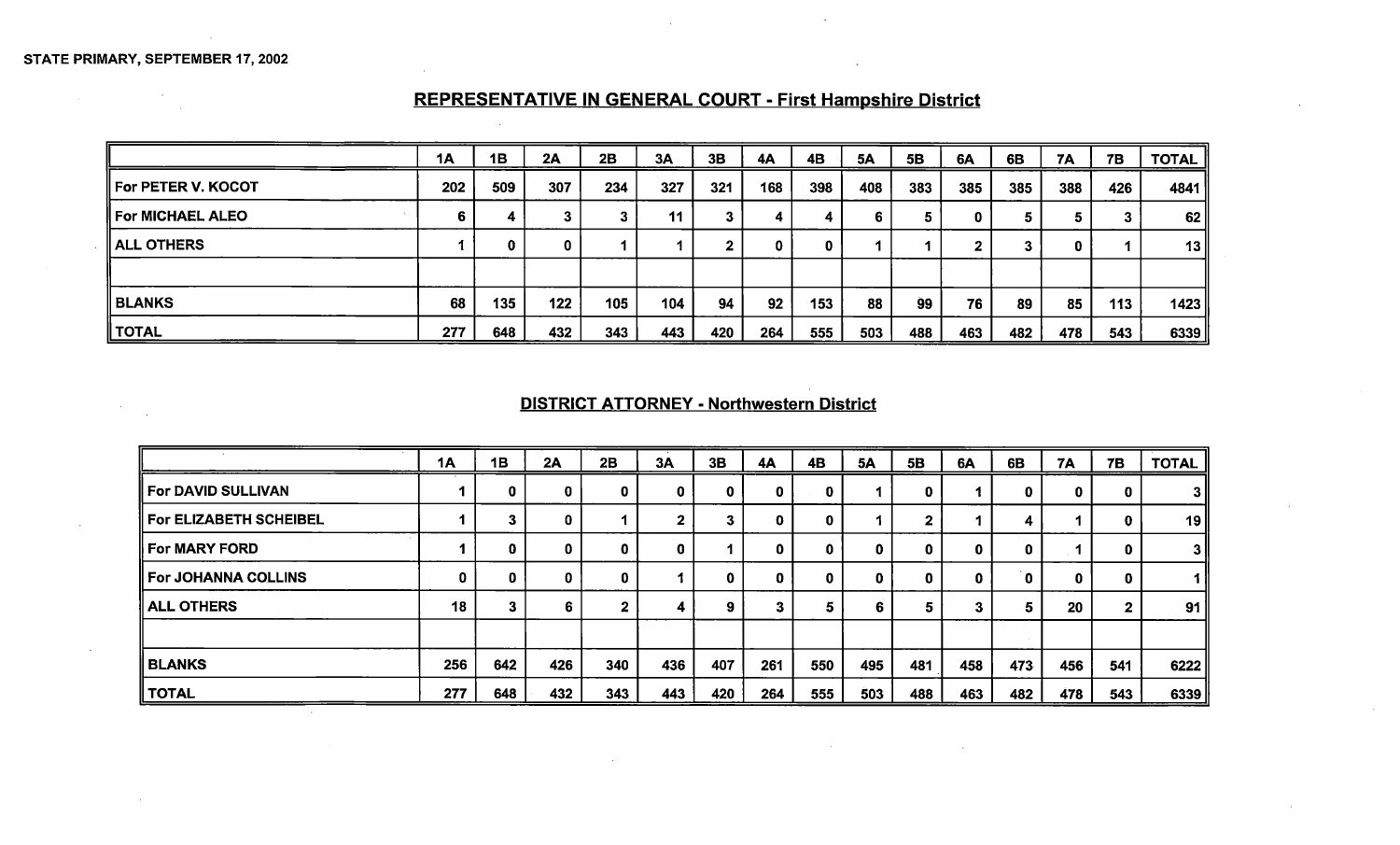|                            | 1Α  | 1B       | 2A  | 2B  | 3A  | 3B  | 4A  | 4 <b>B</b>   | <b>5A</b> | 5B  | 6A  | 6B           | <b>7A</b> | 7B  | <b>TOTAL</b> |
|----------------------------|-----|----------|-----|-----|-----|-----|-----|--------------|-----------|-----|-----|--------------|-----------|-----|--------------|
| <b>For JOHANNA COLLINS</b> | 62  | 161      | 75  | 42  | 124 | 129 | 51  | 99           | 134       | 133 | 167 | 106          | 132       | 138 | 1553         |
| For MARY L. FORD           | 96  | 176      | 163 | 141 | 121 | 126 | 103 | 187          | 102       | 109 | 60  | 116          | 106       | 121 | 1727         |
| For DAVID E. SULLIVAN      | 58  | 200      | 151 | 118 | 122 | 105 | 42  | 184          | 208       | 192 | 157 | 171          | 186       | 221 | 2115         |
| For THOMAS F. SULLIVAN     | 41  | 88       | 29  | 26  | 55  | 35  | 45  | 64           | 39        | 40  | 70  | 75           | 43        | 45  | 695          |
| <b>ALL OTHERS</b>          | 0   | $\bf{0}$ |     | 0   | 0   | 2   | 0   | $\mathbf{2}$ |           |     | 0   | $\mathbf{3}$ | 0         |     | 9            |
|                            |     |          |     |     |     |     |     |              |           |     |     |              |           |     |              |
| <b>BLANKS</b>              | 20  | 23       | 13  | 16  | 21  | 23  | 23  | 19           | 19        | 14  | 9   | 11           | 11        | 18  | 240 ll       |
| <b>TOTAL</b>               | 277 | 648      | 432 | 343 | 443 | 420 | 264 | 555          | 503       | 488 | 463 | 482          | 478       | 543 | 6339         |

#### REGISTER OF PROBATE - Hampshire County.

A true summary of the returns from All Wards and All Precincts of the City of Northampton of the Democratic Party, State Primary held on September 17, 2002 including Absent Voter's Ballots.

toupole Attest Christine *C***ity Clerk** 

 $\sim$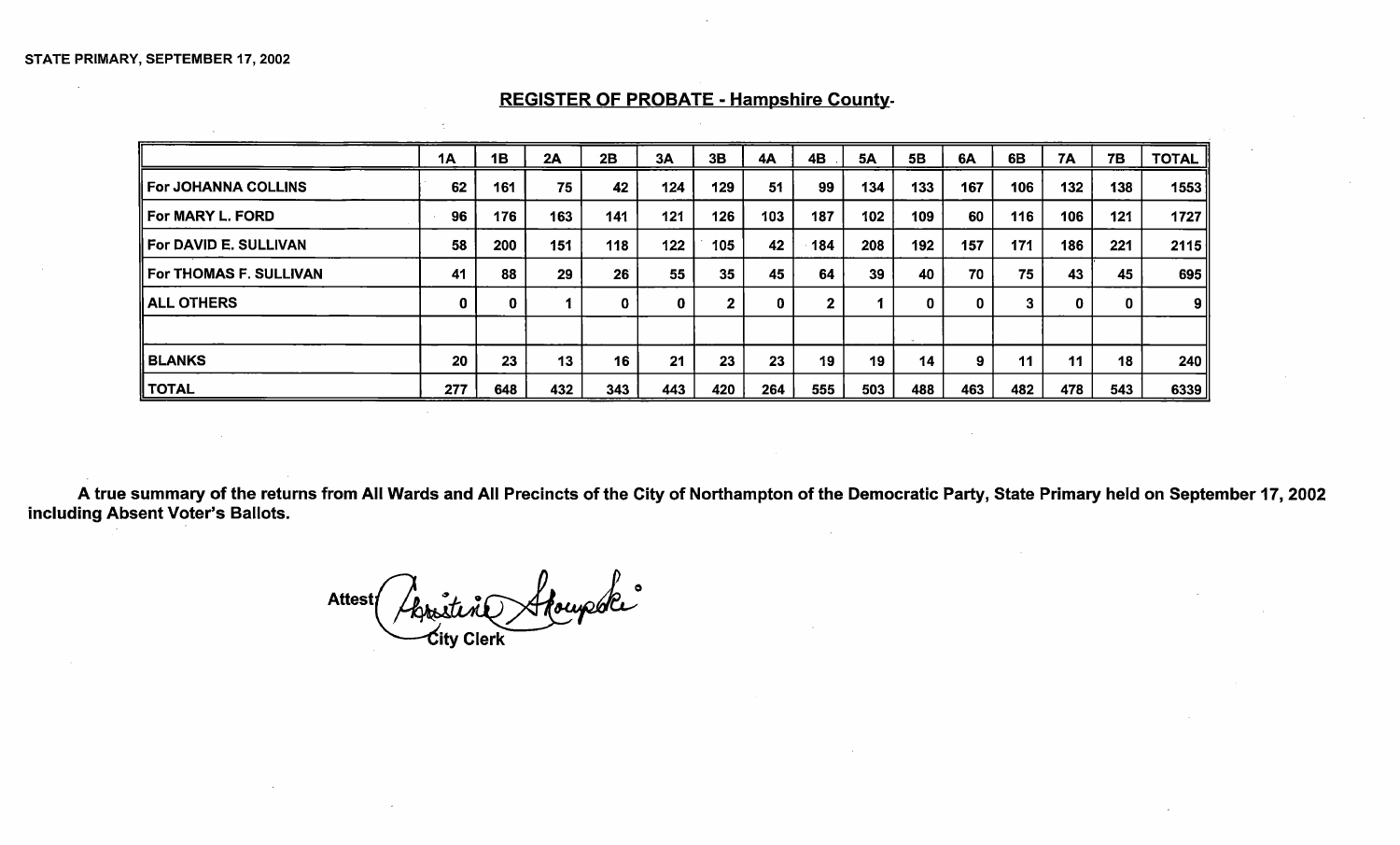#### STATE PRIMARY

#### REPUBLICAN PARTY

#### CITY OF NORTHAMPTON

The Commonwealth of Massachusetts

At a Legal Primary of the Qualified Voters of the REPUBLICAN PARTY OF ALL WARDS, ALL PRECINCTS, in the City of Northampton, holden on the seventeenth da of September, in the year Two Thousand and Two, for the purpose of giving in their votes for the nomination of State and District Officers, the whole number of Ballots cast, including Absent Voter's Ballots was

#### Five Hundred Forty Four (544)

And the whole number of Votes given in were received, sorted, counted and declared, and record thereof made in open meeting as by law directed; and said votes were for the following named persons:

#### COPY OF RECORD)

#### SENATOR IN CONGRESS

| g named persons:  |        |              |                        |          |                            |             |             |              |            |        |           |        |           |           |                |
|-------------------|--------|--------------|------------------------|----------|----------------------------|-------------|-------------|--------------|------------|--------|-----------|--------|-----------|-----------|----------------|
|                   |        |              | <b>COPY OF RECORD)</b> |          |                            |             |             | $\sim$       | $\sim 100$ |        |           |        |           |           |                |
|                   |        |              |                        |          | <b>SENATOR IN CONGRESS</b> |             |             |              |            |        |           |        |           |           |                |
|                   | 9:35AM | 9:30PM       | 9;10PM                 | 9:10PM   | 9:30PM                     | 9:35PM      | 9:30PM      | 9:30PM       | 9:10PM     | 9:10PM | 9:05PM    | 9:00PM | 10:10PM   | 9:50PM    |                |
|                   | 1A     | 1B           | 2A                     | 2B       | 3A                         | 3B          | <b>4A</b>   | 4B           | 5A         | 5B     | <b>6A</b> | 6B     | <b>7A</b> | <b>7B</b> | <b>TOTAL</b>   |
| <b>ALL OTHERS</b> |        | $\mathbf{2}$ | 0                      | $\bf{0}$ | 0                          | $\mathbf 0$ | $\mathbf 0$ | $\mathbf{0}$ |            |        |           | 0      | 0         |           | $\overline{7}$ |
|                   |        |              |                        |          |                            |             |             |              |            |        |           |        |           |           |                |
| <b>BLANKS</b>     | 15     | 74           | 24                     | 14       | 24                         | 33          | 14          | 30           | 35         | 21     | 62        | 62     | 60        | 69        | 537            |
| <b>TOTAL</b>      | 16     | 76           | 24                     | 14       | 24                         | 33          | 14          | 30           | 36         | 22     | 63        | 62     | 60        | 70        | 544            |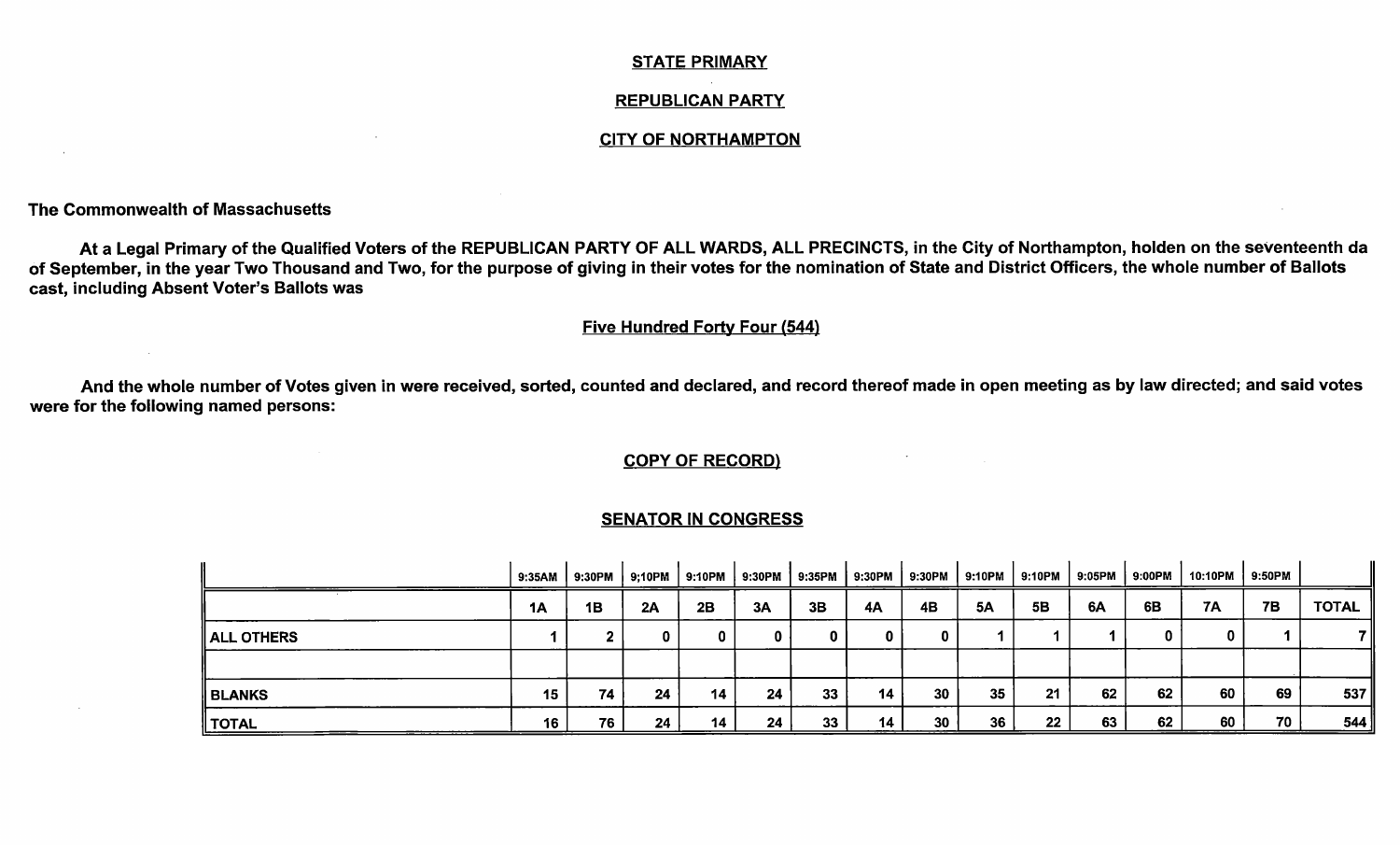# **GOVERNOR**

|                   | 1А | 1Β | 2A | 2B | 3A | 3B | 4А | 4B | <b>5A</b> | 5B | 6A | 6B | 7A | 7В | <b>TOTAL</b> |
|-------------------|----|----|----|----|----|----|----|----|-----------|----|----|----|----|----|--------------|
| For MITT ROMNEY   | 15 | 69 | 17 | 10 | 20 | 29 | 9  | 28 | 31        | 21 | 52 | 55 | 45 | 54 | 455          |
| For WARREN TOLMAN |    | 0  | ◠  | 0  | 0. | 0  | 0. | 0  |           | 0  |    | 0  |    |    | 4 I          |
| <b>ALL OTHERS</b> |    |    | 0  |    |    | 0  | 0  | 0  |           | 0  | 5  |    |    |    | 12           |
|                   |    |    |    |    |    |    |    |    |           |    |    |    |    |    |              |
| BLANKS            |    |    | э  |    |    | 4  |    |    | 4         |    | 6. |    | 12 | 14 | 73           |
| ∥ TOTAL           | 16 | 76 | 24 | 14 | 24 | 33 | 14 | 30 | 36        | 22 | 63 | 62 | 60 | 70 | 544          |

# LIEUTENANT GOVERNOR

|                                | 1A | 1B | 2A      | 2B | 3A | 3B | 4A      | 4B | <b>5A</b> | 5B | 6A | 6B | 7A | 7B | <b>TOTAL</b>    |
|--------------------------------|----|----|---------|----|----|----|---------|----|-----------|----|----|----|----|----|-----------------|
| <b>For KERRY MURPHY HEALEY</b> | 10 | 47 | $12 \,$ | 9  | 10 | 19 | 4       | 16 | 19        | 14 | 33 | 37 | 33 | 42 | 305             |
| <b>For JIM RAPPAPORT</b>       | 6  | 23 | 10      | 4  | 13 | 12 |         | 12 | 16        | 8  | 25 | 25 | 21 | 25 | 207             |
| <b>ALL OTHERS</b>              |    |    |         |    | 0  | 0  |         | 0  |           | 0  | -  | 0  |    |    | 5 <sup>1</sup>  |
|                                |    |    |         |    |    |    |         |    |           |    |    |    |    |    |                 |
| <b>BLANKS</b>                  | 0  |    |         |    |    |    | ີ<br>£. |    |           | 0  |    | 0  |    |    | 27 <sup>1</sup> |
| ∥ TOTAL                        | 16 | 76 | 24      | 14 | 24 | 33 | 14      | 30 | 36        | 22 | 63 | 62 | 60 | 70 | 544             |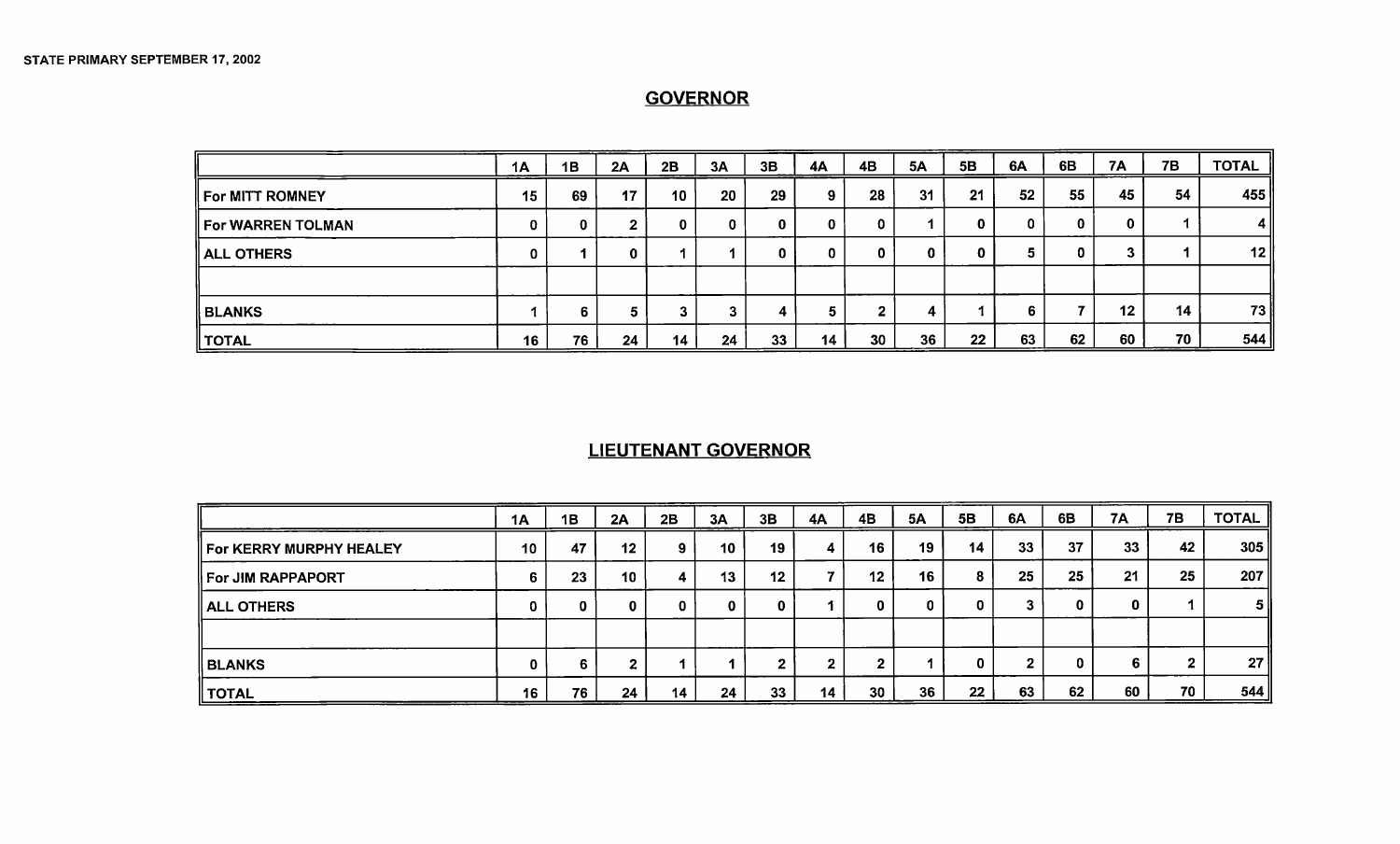# ATTORNEY GENERAL

|                   | 1A | 1B | 2A | 2B | 3A | 3B | 4A | 4B | <b>5A</b> | 5B | 6A | 6B | <b>7A</b> | 7B | <b>TOTAL</b> |
|-------------------|----|----|----|----|----|----|----|----|-----------|----|----|----|-----------|----|--------------|
| <b>ALL OTHERS</b> |    |    | 0  |    |    |    | 0  | 0. | 0         |    |    |    |           |    | 4 II         |
|                   |    |    |    |    |    |    |    |    |           |    |    |    |           |    |              |
| <b>BLANKS</b>     | 16 | 75 | 24 | 14 | 24 | 33 | 14 | 30 | 36        | 22 | 62 | 62 | 59        | 69 | 540          |
| TOTAL             | 16 | 76 | 24 | 14 | 24 | 33 | 14 | 30 | 36        | 22 | 63 | 62 | 60        | 70 | 544          |

# **SECRETARY OF STATE**

|                           | <b>1A</b> | 1B | 2A | 2B              | 3A | 3B | 4A | 4Β              | <b>5A</b> | 5B | 6A | 6B | <b>7A</b> | <b>7B</b> | TOTAL          |
|---------------------------|-----------|----|----|-----------------|----|----|----|-----------------|-----------|----|----|----|-----------|-----------|----------------|
| For JACK E. ROBINSON, III | 13        | 45 | 14 | 8               |    | 19 | 5. | 16              | 24        | 15 | 37 | 29 | 30        | 40        | 303            |
| ALL OTHERS                |           |    |    | 0               |    |    | 0  |                 | Ω         | 0  | 0  |    |           |           | 2 <sub>1</sub> |
|                           |           |    |    |                 |    |    |    |                 |           |    |    |    |           |           |                |
| <b>BLANKS</b>             |           | 30 | 10 | 6.              | 16 | 14 | 9  | 14              | $12 \,$   |    | 26 | 33 | 30        | 29        | 239            |
| <b>TOTAL</b>              | 16        | 76 | 24 | 14 <sub>1</sub> | 24 | 33 | 14 | 30 <sub>2</sub> | 36        | 22 | 63 | 62 | 60        | 70        | 544            |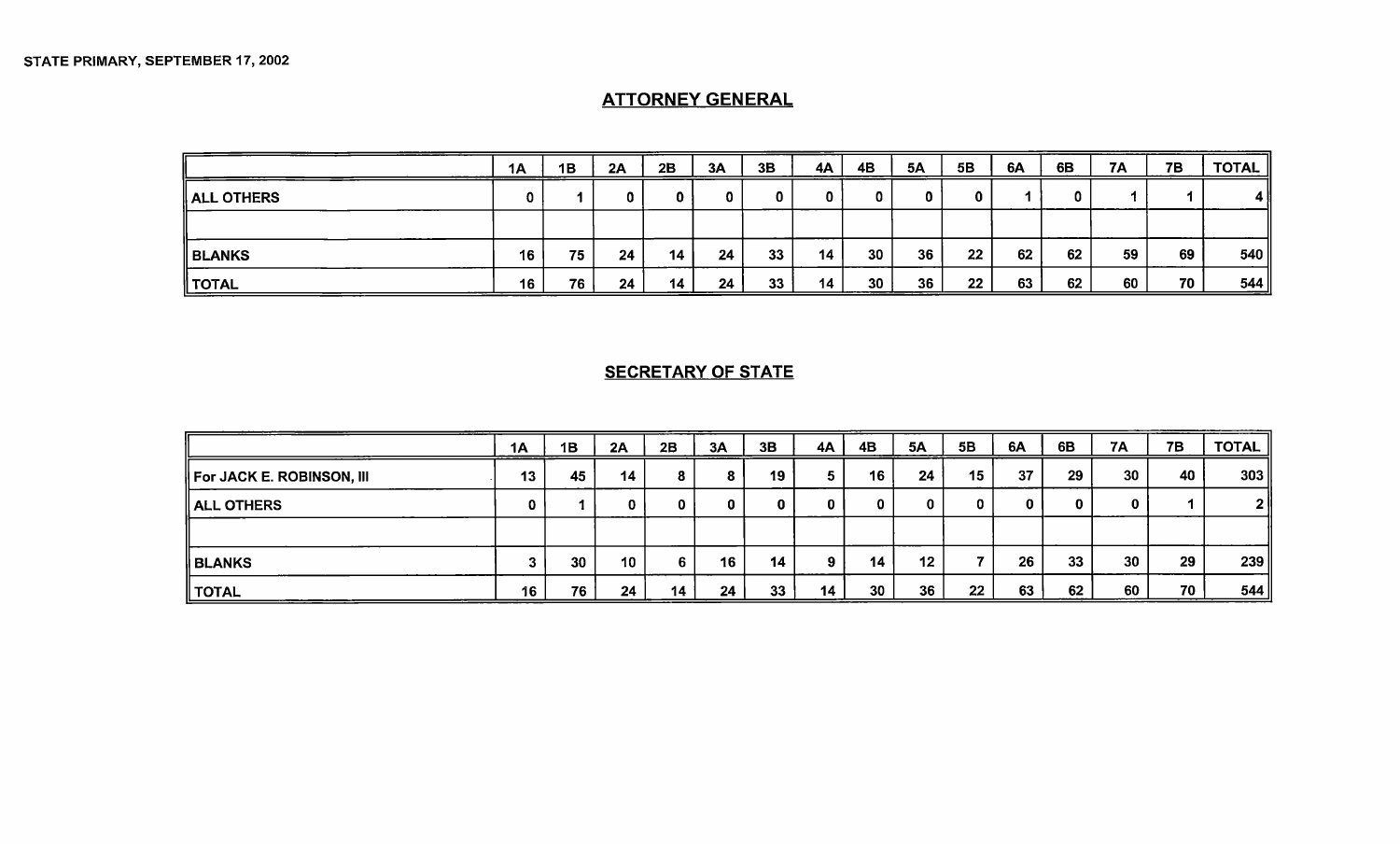# TREASURER

|                          | <b>1A</b> | 1B | 2A | 2B | 3A        | 3B | 4A | 4B | <b>5A</b> | 5B | 6A | 6B | <b>7A</b> | <b>7B</b>       | <b>TOTAL</b> |
|--------------------------|-----------|----|----|----|-----------|----|----|----|-----------|----|----|----|-----------|-----------------|--------------|
| For DANIEL A. GRABAUSKAS |           | 30 | 9  | J. | $\bullet$ | 11 | 4  | 5  |           | 12 | 17 | 19 | 23        | 22              | 177          |
| For BRUCE A. HERZFELDER  |           | 30 | 9  | 4  | 11        | 15 | 6  | 17 | 20        | 9  | 32 | 26 | 16        | 30 <sub>o</sub> | 233          |
| <b>ALL OTHERS</b>        | 0         | n. | 0  |    |           |    | 0  | 0  |           | 0  | 0  | 0  | O         |                 | 1 II         |
|                          |           |    |    |    |           |    |    |    |           |    |    |    |           |                 |              |
| ∥ BLANKS                 |           | 16 | 6  |    |           |    |    | 8  |           |    | 14 | 17 | 21        | 17              | 133          |
| ∥ TOTAL                  | 16        | 76 | 24 | 14 | 24        | 33 | 14 | 30 | 36        | 22 | 63 | 62 | 60        | 70              | 544          |

# **AUDITOR**

|               | 1A | 1B | 2A | 2B | 3A | 3B | 4А | 4B | <b>5A</b> | 5B | 6A | 6B | <b>7A</b> | 7B | <b>TOTAL</b> |
|---------------|----|----|----|----|----|----|----|----|-----------|----|----|----|-----------|----|--------------|
| ALL OTHERS    |    |    | 0  | 0  | 0  |    | 0  | 0  | 0         |    |    |    | 0         |    | 1 II         |
|               |    |    |    |    |    |    |    |    |           |    |    |    |           |    |              |
| <b>BLANKS</b> | 16 | 76 | 24 | 14 | 24 | 33 | 14 | 30 | 36        | 22 | 63 | 62 | 60        | 69 | 543          |
| TOTAL         | 16 | 76 | 24 | 14 | 24 | 33 | 14 | 30 | 36        | 22 | 63 | 62 | 60        | 70 | 544          |

 $\sim 10^{11}$ 

 $\mathcal{A}$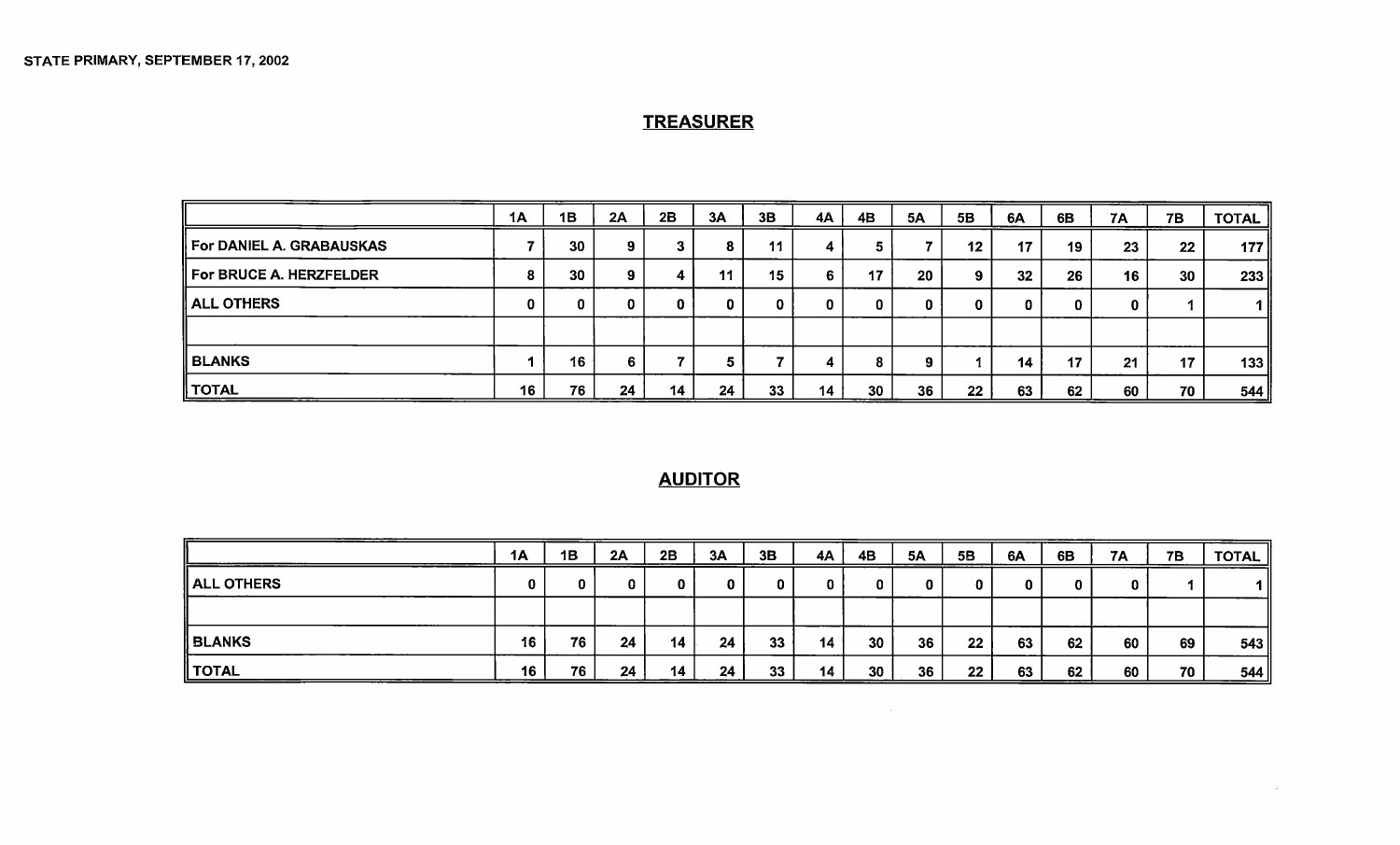STATE PRIMARY, SEPTEMBER 17, 2002

#### REPRESENTATIVE IN CONGRESS- Second District

|               | 1A | 1B | 2A | 2B | 3A | 3B | 4A | 4Β | <b>5A</b> | 5B | 6A | 6B | <b>7A</b> | 7B | <b>TOTAL</b> |
|---------------|----|----|----|----|----|----|----|----|-----------|----|----|----|-----------|----|--------------|
| ALL OTHERS    |    |    |    |    |    |    |    | o  |           |    |    |    |           | л. | 14           |
|               |    |    |    |    |    |    |    |    |           |    |    |    |           |    |              |
| <b>BLANKS</b> | 16 | 74 | 22 | 14 | 24 | 32 | 14 | 30 | 35        | 21 | 62 | 61 | 57        | 68 | 530          |
| <b>TOTAL</b>  | 16 | 76 | 24 | 14 | 24 | 33 | 14 | 30 | 36        | 22 | 63 | 62 | 60        | 70 | 544          |

# COUNCILLOR- Eighth District

|                   | 1A | 1B | 2A | 2B | 3A | 3B | 4A | 4B | <b>5A</b> | 5B | 6A | 6B | 7A | 7B | <b>TOTAL</b> |
|-------------------|----|----|----|----|----|----|----|----|-----------|----|----|----|----|----|--------------|
| <b>ALL OTHERS</b> | 0  |    |    | 0  | 0  |    | 0  | 0  |           | 0  | 0  |    | o. |    | 5 II         |
|                   |    |    |    |    |    |    |    |    |           |    |    |    |    |    |              |
| <b>BLANKS</b>     | 16 | 75 | 24 | 14 | 24 | 33 | 14 | 30 | 35        | 22 | 63 | 62 | 58 | 69 | 539          |
| ∥ TOTAL           | 16 | 76 | 24 | 14 | 24 | 33 | 14 | 30 | 36        | 22 | 63 | 62 | 60 | 70 | $544$        |

# SENATOR IN GENERAL COURT - Hampshire & Franklin District

|            | 1A | 1B | 2A | 2B | 3A | 3B | 4A | 4B | <b>5A</b> | 5B | 6A | 6B | <b>7A</b> | 7B | <b>TOTAL</b> |
|------------|----|----|----|----|----|----|----|----|-----------|----|----|----|-----------|----|--------------|
| ALL OTHERS |    |    | 0  |    | O  |    |    |    |           |    | 0  |    | 0         |    | -6 II        |
|            |    |    |    |    |    |    |    |    |           |    |    |    |           |    |              |
| BLANKS     | 16 | 74 | 24 | 14 | 24 | 33 | 14 | 30 | 35        | 22 | 63 | 61 | 60        | 68 | 538          |
| TOTAL      | 16 | 76 | 24 | 14 | 24 | 33 | 14 | 30 | 36        | 22 | 63 | 62 | 60        | 70 | 544          |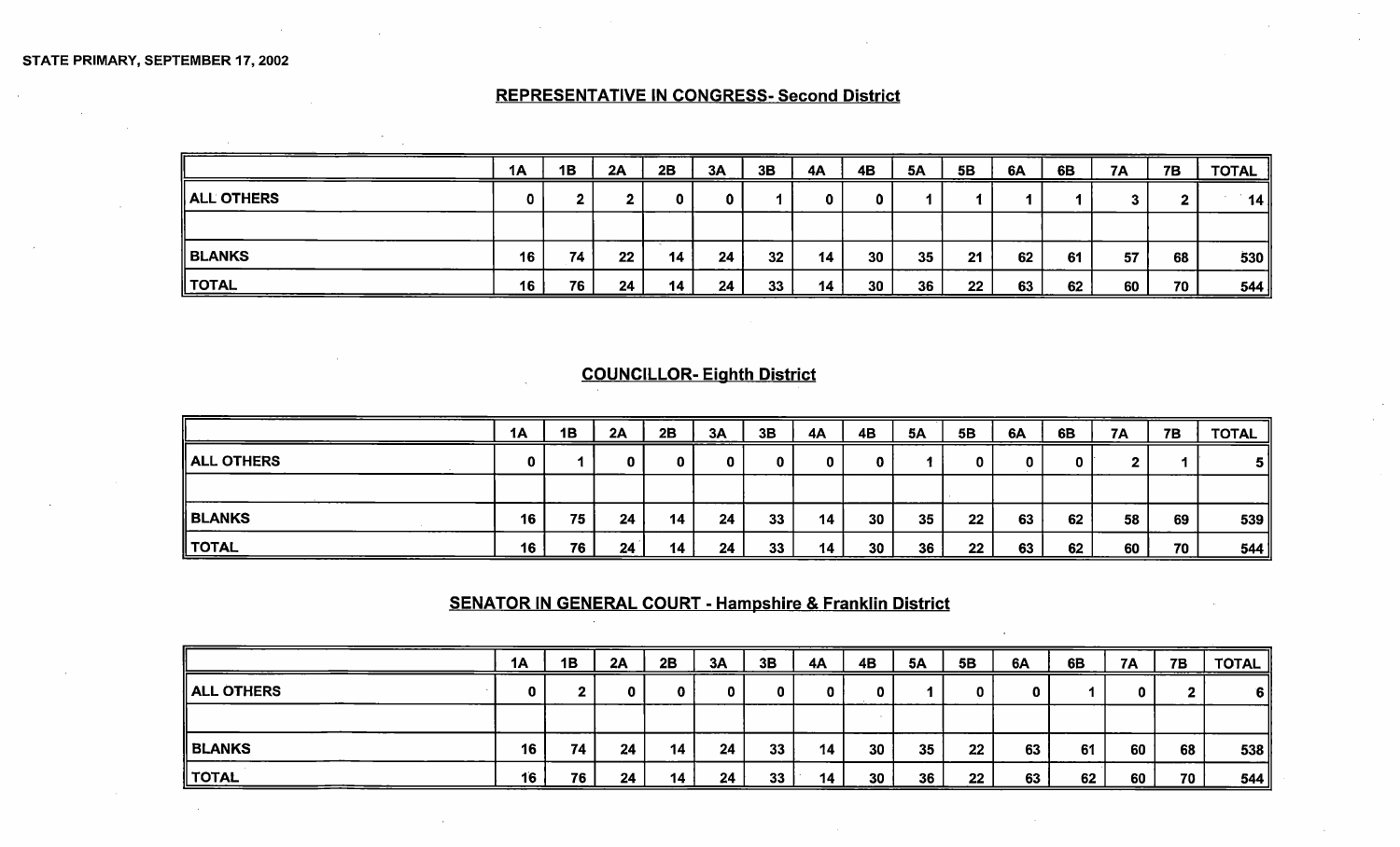|                          | 1A | 1B | 2A | 2B | 3A | 3B | 4A | 4B | <b>5A</b> | 5B | 6A | 6B | <b>7A</b> | <b>7B</b> | <b>TOTAL</b> |
|--------------------------|----|----|----|----|----|----|----|----|-----------|----|----|----|-----------|-----------|--------------|
| <b>For JOHN ANDRULIS</b> |    |    | 4  | 0  | 4  |    |    | 灬  |           | 4  |    |    | 6         | 10        | 47           |
| <b>For PETER KOCOT</b>   |    | 0  | 3  | U. | o  |    |    | 0  | 0         | 0  | 0  | 0  |           |           | 5            |
| ALL OTHERS               |    |    | 0  |    |    |    |    | 0  | 0         | 0  | 0  | 0  |           | 0         |              |
|                          |    |    |    |    |    |    |    |    |           |    |    |    |           |           |              |
| ∥ BLANKS                 | 16 | 72 | 17 | 14 | 20 | 32 | 14 | 28 | 34        | 18 | 56 | 58 | 53        | 59        | 491          |
| ∥ TOTAL ∣                | 16 | 76 | 24 | 14 | 24 | 33 | 14 | 30 | 36        | 22 | 63 | 62 | 60        | 70        | 544          |

#### REPRESENTATIVE IN GENERAL COURT - First Hampshire District

#### DISTRICT ATTORNEY - Northwestern District

|                           | 1A | 1B | 2A | 2B | 3A      | 3B | 4A | 4B | <b>5A</b> | 5B | 6A | 6B | <b>7A</b> | 7B |        |
|---------------------------|----|----|----|----|---------|----|----|----|-----------|----|----|----|-----------|----|--------|
| For ELIZABETH D. SCHEIBEL | 14 | 52 | 16 | 10 | 12      | 22 |    | 21 | 27        | 16 | 47 | 43 | 41        | 50 | 380    |
| ALL OTHERS                |    |    | 0  |    | 0       |    |    | 0  | 0.        |    | 0  |    | 0         | 0  | 0 II   |
|                           |    |    |    |    |         |    |    |    |           |    |    |    |           |    |        |
| ∥ BLANKS                  |    | 24 | 8  | 4  | $12 \,$ | 11 |    |    | $\bullet$ | 6  | 16 | 19 | 19        | 20 | 164    |
| <b>TOTAL</b>              | 16 | 76 | 24 | 14 | 24      | 33 | 14 | 30 | 36        | 22 | 63 | 62 | 60        | 70 | 544 ll |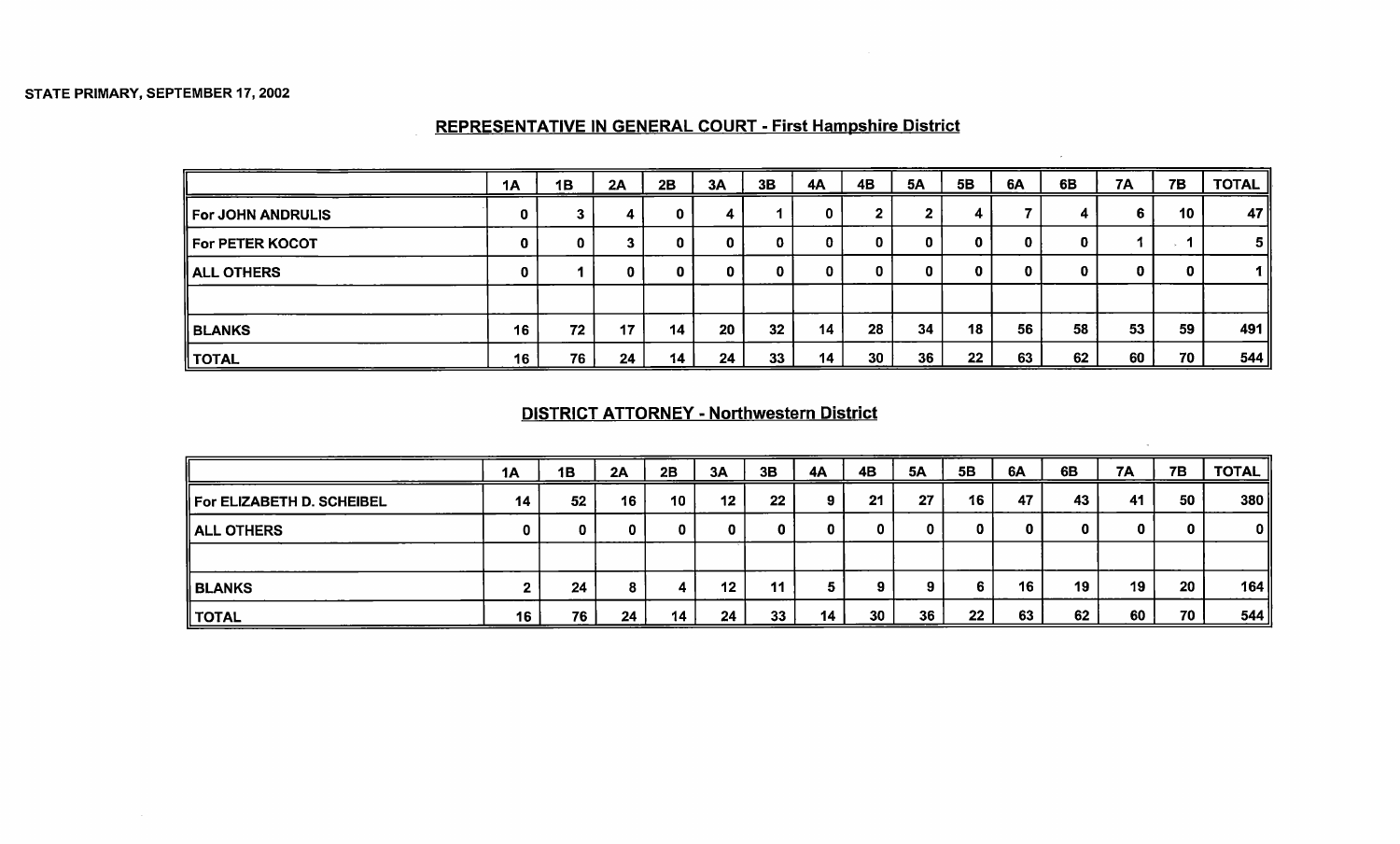#### REGISTER OF PROBATE - Hampshire County

|                            | <b>1A</b> | 1B | 2A           | 2B           | 3A       | 3B | <b>4A</b>    | 4B           | <b>5A</b> | 5B | 6A           | 6B           | <b>7A</b>    | 7B | <b>TOTAL</b>   |
|----------------------------|-----------|----|--------------|--------------|----------|----|--------------|--------------|-----------|----|--------------|--------------|--------------|----|----------------|
| <b>For DAVID FARNHAM</b>   | 0         |    | $\mathbf{2}$ | $\mathbf 0$  | 3        |    | 0            |              |           | 2  | $\mathbf{2}$ |              | $\mathbf{3}$ | 11 | 28             |
| <b>For TOM SULLIVAN</b>    | 3         |    | $\mathbf{0}$ | 0            | 0        |    | $\mathbf{2}$ | 0            | 0         |    |              |              | $\mathbf{2}$ |    | 19 I           |
| <b>For JOHANNA COLLINS</b> |           | 4  | 3            | 0            | 3        |    | 0            | $\mathbf{0}$ |           |    | 3            |              | $\mathbf{2}$ |    | 26             |
| For DAVID SULLIVAN         | 0         | 3  | 2            | $\mathbf 0$  | 0        | 3  |              |              | 3         | 4  | 4            | $\mathbf{2}$ | 5            | a. | 33             |
| For MARY FORD              | 0         |    |              | $\mathbf{0}$ | $\Omega$ | O  | 0            | $\mathbf{3}$ | 2         |    | $\mathbf 0$  | 0            |              |    | 9              |
| <b>ALL OTHERS</b>          | 0         |    | $\mathbf{0}$ | 0            | 0        | 0  | 0            | $\bf{0}$     | 0         | o  | $\mathbf 0$  |              | $\mathbf{0}$ | 0  | 2 <sup>1</sup> |
|                            |           |    |              |              |          |    |              |              |           |    |              |              |              |    |                |
| <b>BLANKS</b>              | 12        | 63 | 16           | 14           | 18       | 25 | 11           | 25           | 29        | 13 | 53           | 56           | 47           | 45 | 427            |
| <b>TOTAL</b>               | 16        | 76 | 24           | 14           | 24       | 33 | 14           | 30           | 36        | 22 | 63           | 62           | 60           | 70 | 544            |

A true summary of the returns from All Wards and All Precincts of the City of Northampton of the Republican Party, State Primary held on September 17, 2002, including Absent Voter's Ballots.

Attest:

d Skaupele

City Clerk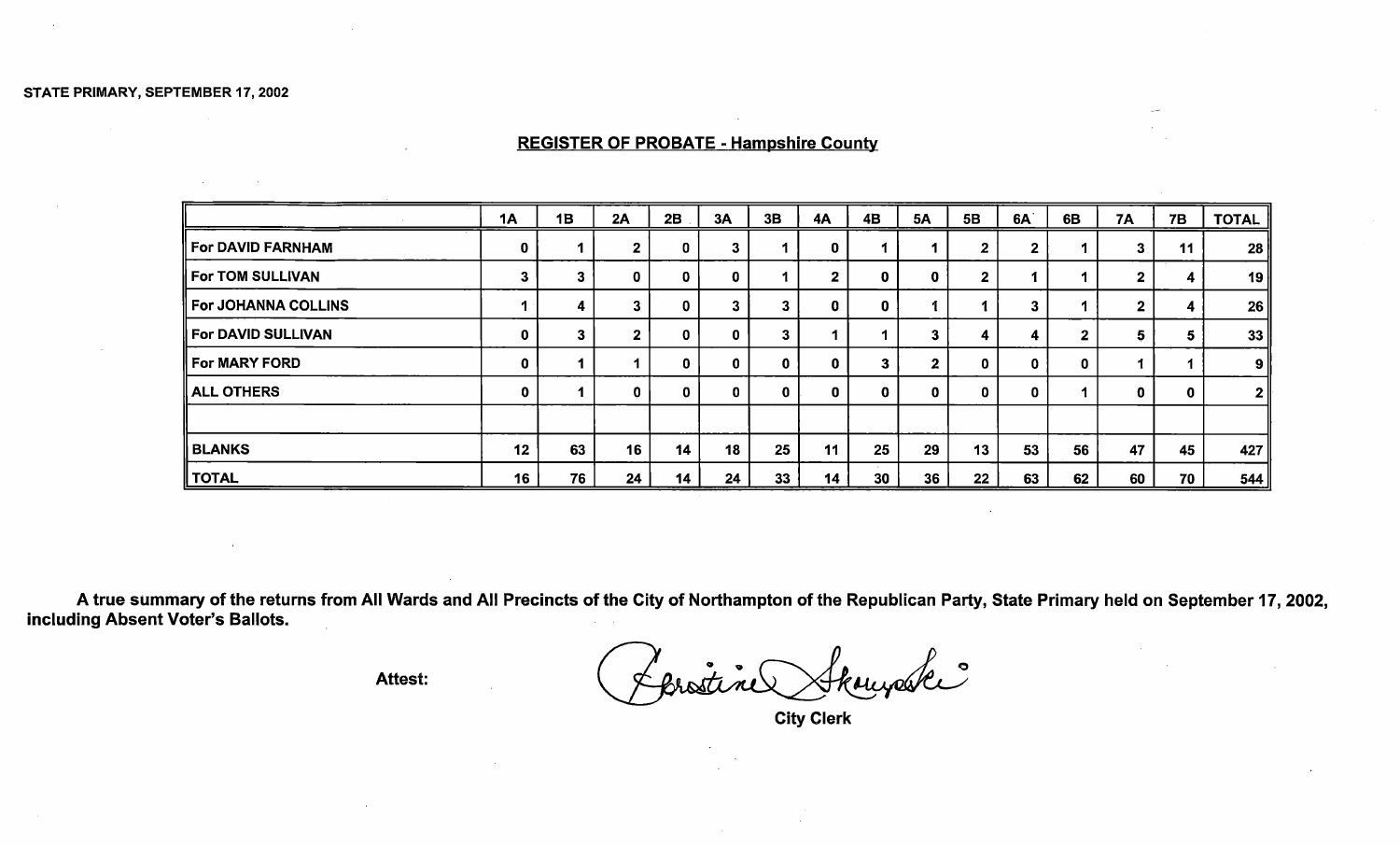#### STATE PRIMARY

#### LIBERTARIAN PARTY

#### CITY OF NORTHAMPTON

The Commonwealth of Massachusetts

At a Legal Primary of the Qualified Voters of the LIBERTARIAN PARTY OF ALL WARDS, ALL PRECINCTS, in the City of Northampton, holden on the seventeenth day of September, in the year Two Thousand and Two, for the purpose of giving in their votes for the nomination of State and District Officers, the whole number of Ballots cast, including Absent Voter's Ballots was

#### Twenty One - (21)

And the whole number of Votes given in were received, sorted, counted and declared, and record thereof made in open meeting as by law directed; and said votes were for the following named persons:

#### COPY OF RECORD)

#### SENATOR IN CONGRESS

|                      | 9:35PM | 9:30PM       | 9:10PM | 9:10PM      | 9:30PM | 9:30PM | 9:30PM       | 9:40PM | 9:10PM    | 9:10PM | 9:05PM | 9:00PM       | 10:10PM   | 9:50PM    |                 |
|----------------------|--------|--------------|--------|-------------|--------|--------|--------------|--------|-----------|--------|--------|--------------|-----------|-----------|-----------------|
|                      | 1A     | 1B           | 2A     | 2B          | 3A     | 3B     | 4A           | 4B     | <b>5A</b> | 5B     | 6A     | 6B           | <b>7A</b> | <b>7B</b> | <b>TOTAL</b>    |
| For MICHAEL E. CLOUD |        | 0            | 0      | ົ           |        |        |              |        |           | -      |        | 0            |           |           | 16              |
| ALL OTHERS           |        | 0            | 0      | $\mathbf 0$ | 0.     | 0      | $\mathbf{0}$ |        |           |        | o      | 0            | 0.        |           | 0 II            |
|                      |        |              |        |             |        |        |              |        |           |        |        |              |           |           |                 |
| BLANKS               |        | $\mathbf{0}$ |        | 0           | 0      |        | ω            |        | 0         | 0      |        | $\mathbf{0}$ | 0         |           | 5 <sub>  </sub> |
| ∥ TOTAL              |        | $\mathbf{0}$ |        | m           |        |        | .,           |        |           |        |        | $\mathbf{0}$ |           |           | 21              |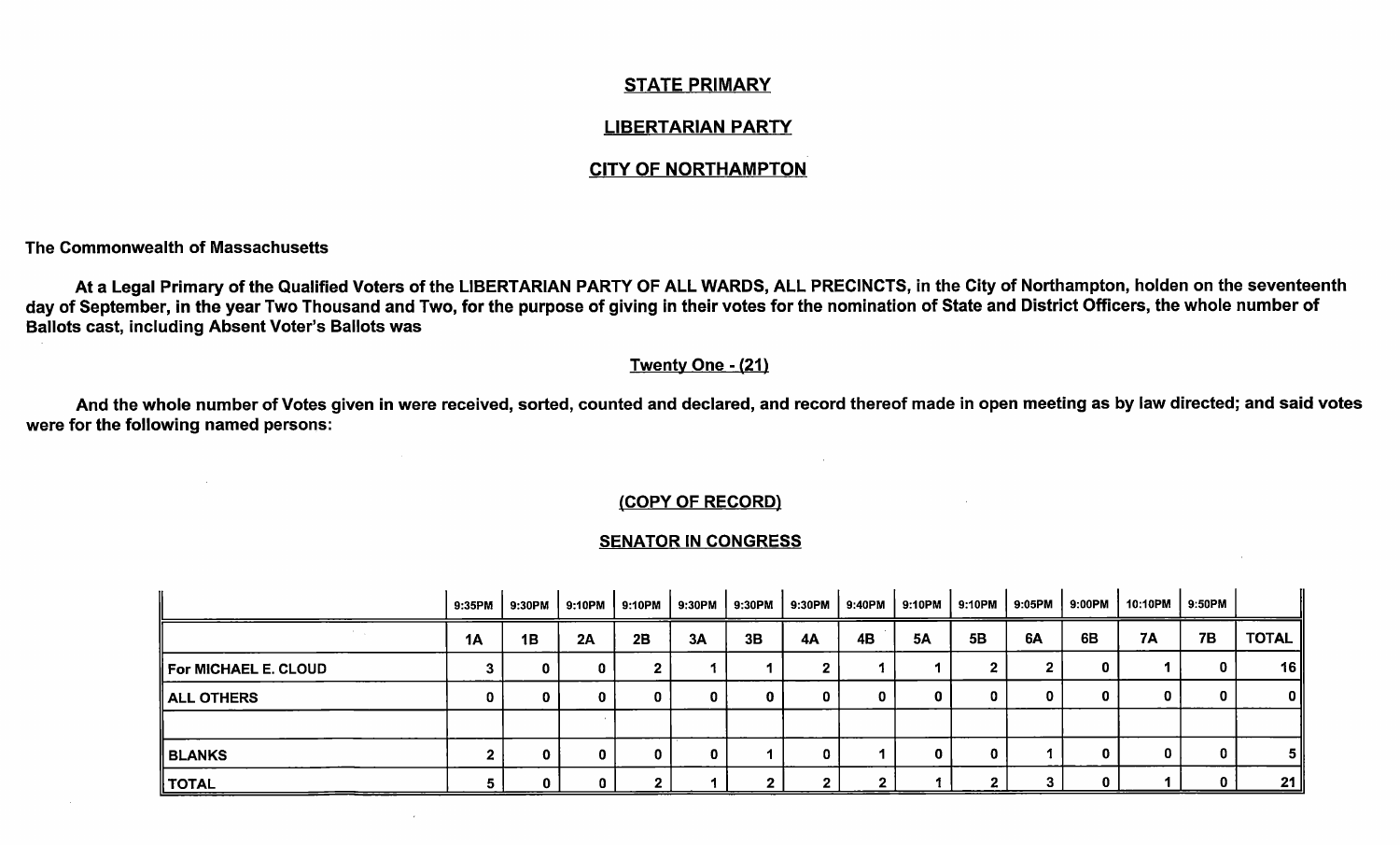$\sim$ 

 $\sim 10^{-1}$ 

 $\sim$ 

 $\sim 10^{-1}$ 

the contract of the contract of the contract of

### **GOVERNOR**

|                     | 1A | <b>1B</b> | 2A | 2B | 3A | 3B | 4A | 4B | 5Α | 5B | 6A | 6B | <b>7A</b> | <b>7B</b> | <b>TOTAL</b> |
|---------------------|----|-----------|----|----|----|----|----|----|----|----|----|----|-----------|-----------|--------------|
| For CARLA A. HOWELL |    | 0         |    |    |    |    |    |    |    |    |    |    |           |           | 15           |
| ALL OTHERS          |    | 0         |    |    | O  |    |    |    |    |    |    |    |           |           | <b>2</b> l   |
|                     |    |           |    |    |    |    |    |    |    |    |    |    |           |           |              |
| ∥ BLANKS            |    |           |    |    |    |    |    |    |    |    |    |    |           |           | 4 I          |
| <b>TOTAL</b>        |    |           |    |    |    |    |    |    |    |    |    |    |           |           | 21           |

# LIEUTENANT GOVERNOR

 $\sim 100$ 

|                       | 1A | 1B | 2A | 2B | 3A | 3B | 4A | 4B | <b>5A</b> | 5B | 6A | 6B | 7A | <b>7B</b> | <b>TOTAL</b> |
|-----------------------|----|----|----|----|----|----|----|----|-----------|----|----|----|----|-----------|--------------|
| For RICHARD P. AUCOIN |    |    |    |    |    |    |    |    |           |    |    |    |    |           | 16           |
| ALL OTHERS            | u  |    |    |    | υ  |    |    |    |           |    |    |    |    |           | $\mathbf{0}$ |
|                       |    |    |    |    |    |    |    |    |           |    |    |    |    |           |              |
| ∥ BLANKS              |    |    |    |    |    |    |    |    |           |    |    |    |    |           | 5 II         |
| $\parallel$ TOTAL     | Ð. |    |    |    |    |    |    |    |           |    |    |    |    |           | 21           |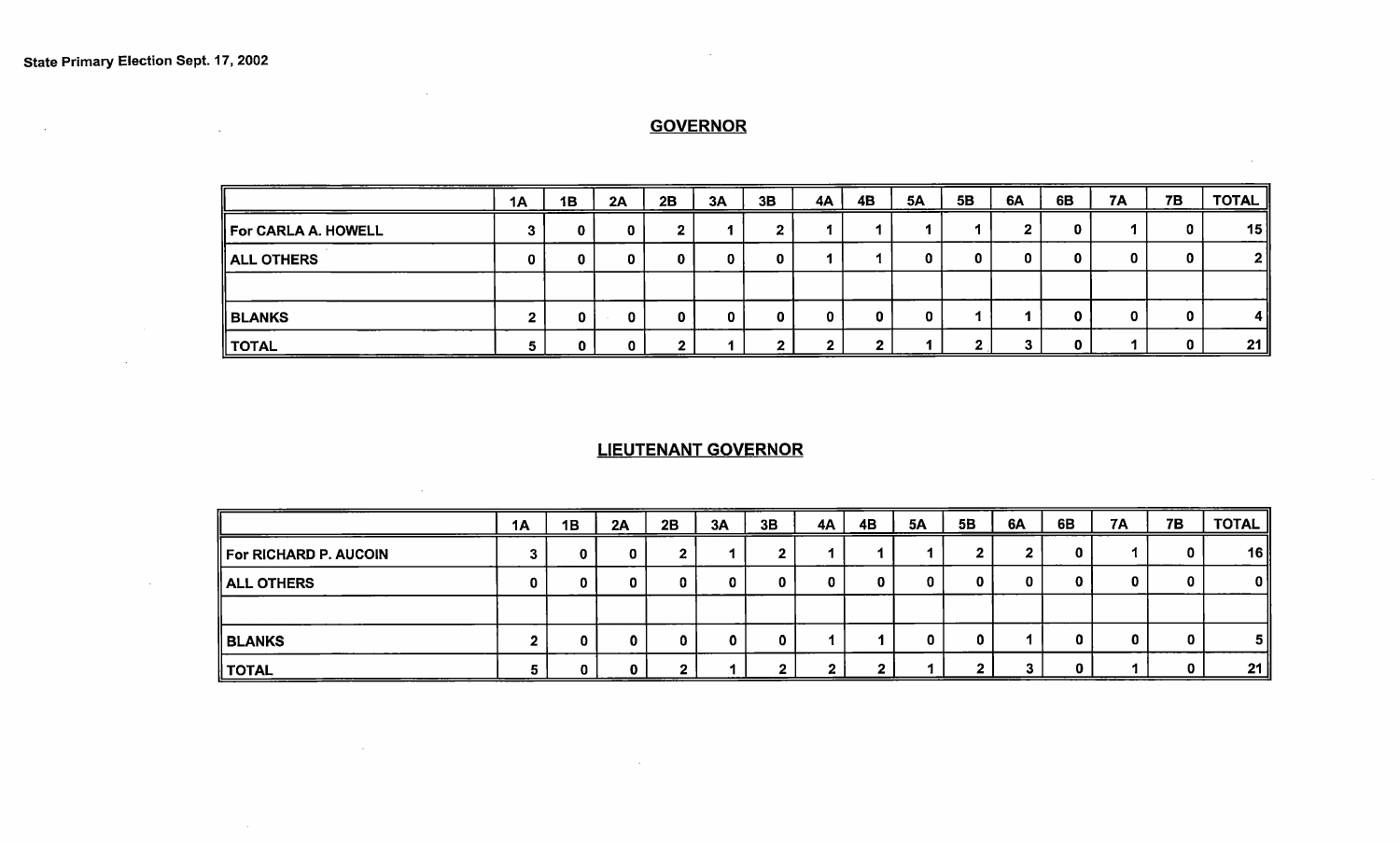#### ATTORNEY GENERAL

|                   | <b>1A</b> | 1B | 2A | 2B | 3A | 3B | 4A | 4B | <b>5A</b> | 5B | 6A      | 6B | <b>7A</b> | 7B | <b>TOTAL</b>    |
|-------------------|-----------|----|----|----|----|----|----|----|-----------|----|---------|----|-----------|----|-----------------|
| <b>ALL OTHERS</b> |           |    | 0  |    |    |    | 0  |    |           |    |         | 0  | 0         | 0  | $\mathbf{0}$    |
|                   |           |    |    |    |    |    |    |    |           |    |         |    |           |    |                 |
| <b>BLANKS</b>     | ə         |    | 0. |    |    |    |    |    |           |    |         | 0  |           | 0  | 21 <sup>1</sup> |
| <b>TOTAL</b>      | э         |    |    |    |    | -  |    |    |           |    | ∽<br>J. | 0  |           | n. | 21              |

 $\sim$ 

#### **SECRETARY OF STATE**

 $\sim 10^{-1}$ 

 $\sim$ 

 $\sim 10^{-11}$ 

|              | 1A | 1B | 2A | 2B | 3A | 3B | 4A | <b>4B</b> | 5A | 5B | 6A | 6B | <b>7A</b> | <b>7B</b> | <b>TOTAL</b> |
|--------------|----|----|----|----|----|----|----|-----------|----|----|----|----|-----------|-----------|--------------|
| ∥ ALL OTHERS |    |    | 0  | 0. |    |    |    |           |    |    | n  | 0. |           |           | 0 I          |
|              |    |    |    |    |    |    |    |           |    |    |    |    |           |           |              |
| BLANKS       |    |    | 0  | о. |    |    |    |           |    |    |    | 0  |           |           | 21           |
| ∥ TOTAL      |    |    | 0  | п. |    |    |    | п.        |    |    |    |    |           |           | 21           |

### **TREASURER**

|                        | 1Α | 1B<br>----- | 2A | 2B     | 3A | 3B | 4Α | ____<br>4B | 5Α | 5B | 6A | 6B | 7A | <b>7B</b> | <b>TOTAL</b>    |
|------------------------|----|-------------|----|--------|----|----|----|------------|----|----|----|----|----|-----------|-----------------|
| $\parallel$ ALL OTHERS |    | 0           | 0  | 0      | 0  |    |    |            |    |    | 0  | 0  |    |           | 0 II            |
|                        |    |             |    |        |    |    |    |            |    |    |    |    |    |           |                 |
| <b>BLANKS</b>          |    | 0           | 0  | 2      |    |    |    |            |    | ີ  |    | 0. |    |           | 21 <sub>1</sub> |
| $\parallel$ TOTAL      |    | 0           | 0  | ◠<br>∼ |    |    |    |            |    | ◠  | ∽  | 0  |    |           | 21              |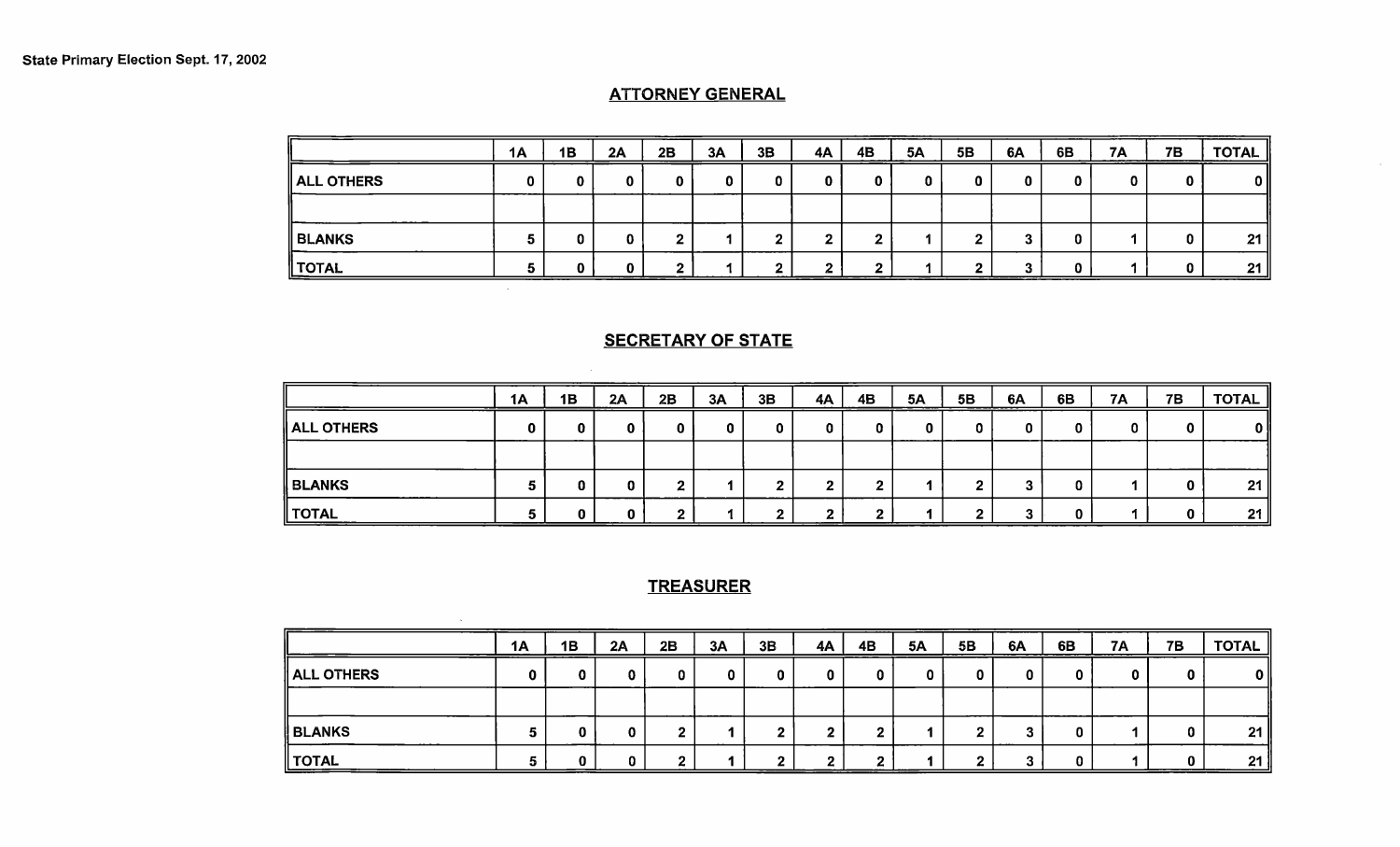#### **AUDITOR**

|                | <b>1A</b> | 1B | 2A | 2B | 3A | 3B | <b>4A</b> | 4B | 5A | 5 <b>B</b> | 6A | 6B | <b>7A</b> | _______<br><b>7B</b> | <b>TOTAL</b>   |
|----------------|-----------|----|----|----|----|----|-----------|----|----|------------|----|----|-----------|----------------------|----------------|
| For KAMAL JAIN |           | 0  |    |    |    |    |           |    |    |            |    | O  |           |                      | 14             |
| ALL OTHERS     |           | O  |    |    |    | 0  |           |    | Ω  |            |    |    | 0         |                      | 0 ll           |
|                |           |    |    |    |    |    |           |    |    |            |    |    |           |                      |                |
| <b>BLANKS</b>  |           |    |    |    |    |    |           |    |    |            |    |    | 0         | 0                    | 7 II           |
| <b>TOTAL</b>   |           | n  |    | Л. |    |    |           |    |    |            |    | O  |           | 0                    | $21 \parallel$ |

#### REPRESENTATIVE IN CONGRESS - Second District

|                        | 1A | 1B | 2A | 2B | 3A | 3B | 4A      | 4B | <b>5A</b> | 5B | 6A | 6B | <b>7A</b> | 7B | <b>TOTAL</b> |
|------------------------|----|----|----|----|----|----|---------|----|-----------|----|----|----|-----------|----|--------------|
| $\parallel$ ALL OTHERS | 0  |    |    | 0. |    |    | 0.      |    |           |    |    |    |           | 0  | 0 II         |
|                        |    |    |    |    |    |    |         |    |           |    |    |    |           |    |              |
| ∥ BLANKS               |    |    |    |    |    | л. | 2       |    |           | n  |    |    |           | 0  | 21           |
| <b>TOTAL</b>           |    |    |    |    |    |    | О.<br>L |    |           | -  |    |    |           | n  | 21           |

# COUNCILLOR - Eighth District

|               | 1A | 1B | 2A | 2B | 3A | 3B | <b>4A</b> | <b>4B</b> | <b>5A</b> | 5 <b>B</b> | 6A | 6B | <b>7A</b> | <b>7B</b> | <b>TOTAL</b>     |
|---------------|----|----|----|----|----|----|-----------|-----------|-----------|------------|----|----|-----------|-----------|------------------|
| ALL OTHERS    |    |    |    |    |    |    |           |           |           |            |    |    |           |           | I II             |
|               |    |    |    |    |    |    |           |           |           |            |    |    |           |           |                  |
| <b>BLANKS</b> |    |    |    |    |    |    |           |           |           |            |    |    |           |           | $20$ $\parallel$ |
| ∥ TOTAL       |    |    |    |    |    |    |           | ŋ<br>4    |           |            |    |    |           |           | 21               |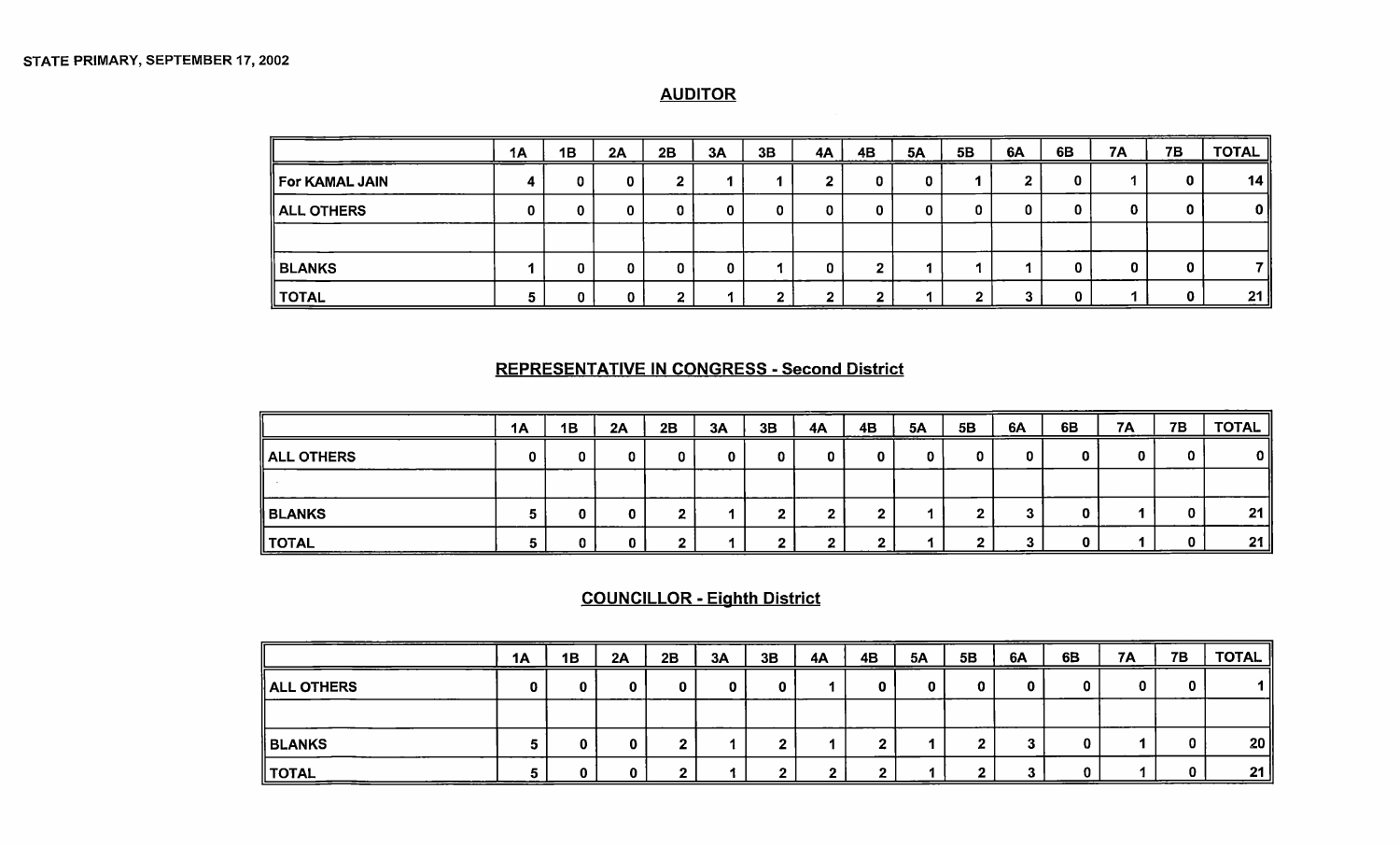|               | 1A | 1B | 2A | 2B | 3A | 3B | 4A | <b>4B</b> | <b>5A</b> | 5B | 6A | 6B | _____<br><b>7A</b> | <b>7B</b> | <b>TOTAL</b> |
|---------------|----|----|----|----|----|----|----|-----------|-----------|----|----|----|--------------------|-----------|--------------|
| ALL OTHERS    | 0  |    |    |    |    |    |    | 0         |           |    |    |    |                    |           | $\mathbf{0}$ |
|               |    |    |    |    |    |    |    |           |           |    |    |    |                    |           |              |
| <b>BLANKS</b> |    |    |    |    |    |    |    | n         |           |    |    | 0  |                    |           | 21           |
| ∥ TOTAL       |    |    |    |    |    |    |    | -<br>"    |           |    |    | 0  |                    |           | 21           |

# SENATOR IN GENERAL COURT - Hampshire & Franklin District

#### REPRESENTATIVE IN GENERAL COURT - First Hampshire District

|                        | ___<br>1A | 1B | 2A | 2B | 3A | 3B | 4A | 4B | <b>5A</b> | 5B | 6A | 6B | <b>7A</b> | <b>7B</b> | <b>TOTAL</b>    |
|------------------------|-----------|----|----|----|----|----|----|----|-----------|----|----|----|-----------|-----------|-----------------|
| $\parallel$ ALL OTHERS |           |    | 0  |    | 0  | 0  |    |    |           |    |    |    |           |           | 0 I             |
|                        |           |    |    |    |    |    |    |    |           |    |    |    |           |           |                 |
| <b>BLANKS</b>          |           |    | 0  |    |    | Ω. |    |    |           |    |    |    |           |           | 21 <sub>1</sub> |
| ∥ TOTAL                |           |    | 0  |    |    | п. | -  |    |           |    |    |    |           |           | 21              |

#### DISTRICT ATTORNEY - Northwestern District

|                    | <b>1A</b> | 1B | 2A | 2B | 3A | 3B        | 4A | 4B         | <b>5A</b> | 5B | 6A | 6B | <b>7A</b> | <b>7B</b> | <b>TOTAL</b>    |
|--------------------|-----------|----|----|----|----|-----------|----|------------|-----------|----|----|----|-----------|-----------|-----------------|
| ALL OTHERS         |           |    |    |    |    | 0         |    |            |           | 0  |    | 0  | υ         | 0         | 0 I             |
|                    |           |    |    |    |    |           |    |            |           |    |    |    |           |           |                 |
| $\parallel$ BLANKS |           |    |    |    |    | - 7<br>z. |    | - 1<br>æ., |           |    |    | 0  |           | 0         | 21 <sub>1</sub> |
| $\parallel$ TOTAL  |           |    |    |    |    | Ω.<br>-   |    |            |           |    |    | Ω  |           | 0         | 21              |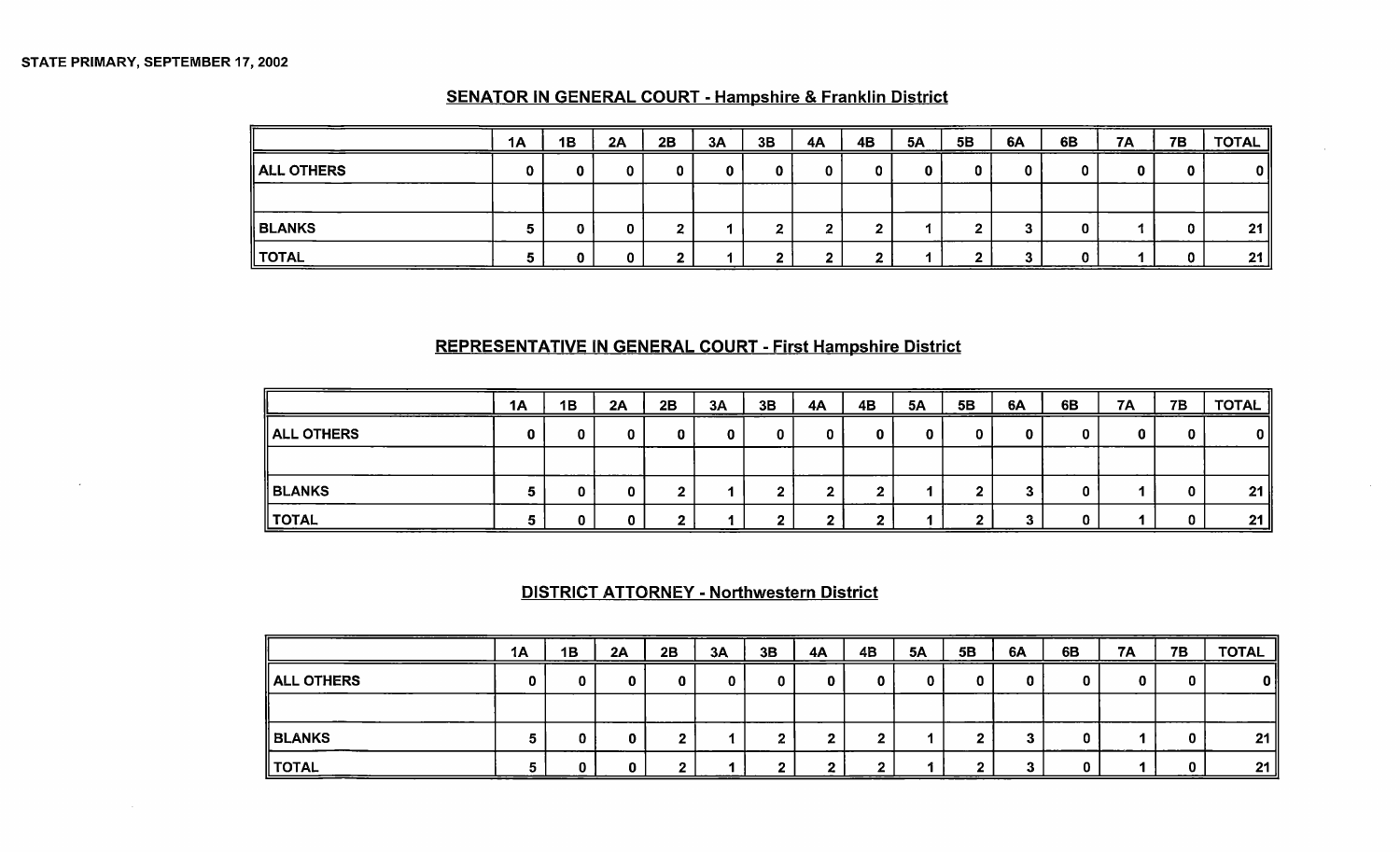|                   | <b>1A</b> | 1B | 2A | 2B | 3A | 3B | 4A | 4B | <b>5A</b> | 5 <b>B</b> | 6A | 6B | 7A | <b>7B</b>   | <b>TOTAL</b> |
|-------------------|-----------|----|----|----|----|----|----|----|-----------|------------|----|----|----|-------------|--------------|
| <b>ALL OTHERS</b> |           |    | 0  |    | 0  |    |    |    |           | 0          |    | ш  |    | 0           | 3 I          |
|                   |           |    |    |    |    |    |    |    |           |            |    |    |    |             |              |
| ∥ BLANKS          |           |    |    |    |    |    |    |    |           | ◠<br>£.    |    |    |    | $\mathbf 0$ | 18           |
| $\parallel$ TOTAL |           |    | n  |    |    |    |    | m  |           | . .        |    |    |    | O.          | 21           |

#### REGISTER OF PROBATE - Hampshire County

A true summary of the returns from All Wards and All Precincts of the City of Northampton of the Libertarian Party, State Primary held on September 17, 2002, including Absent Voter's Ballots.

Attest:

Britine Skoryaske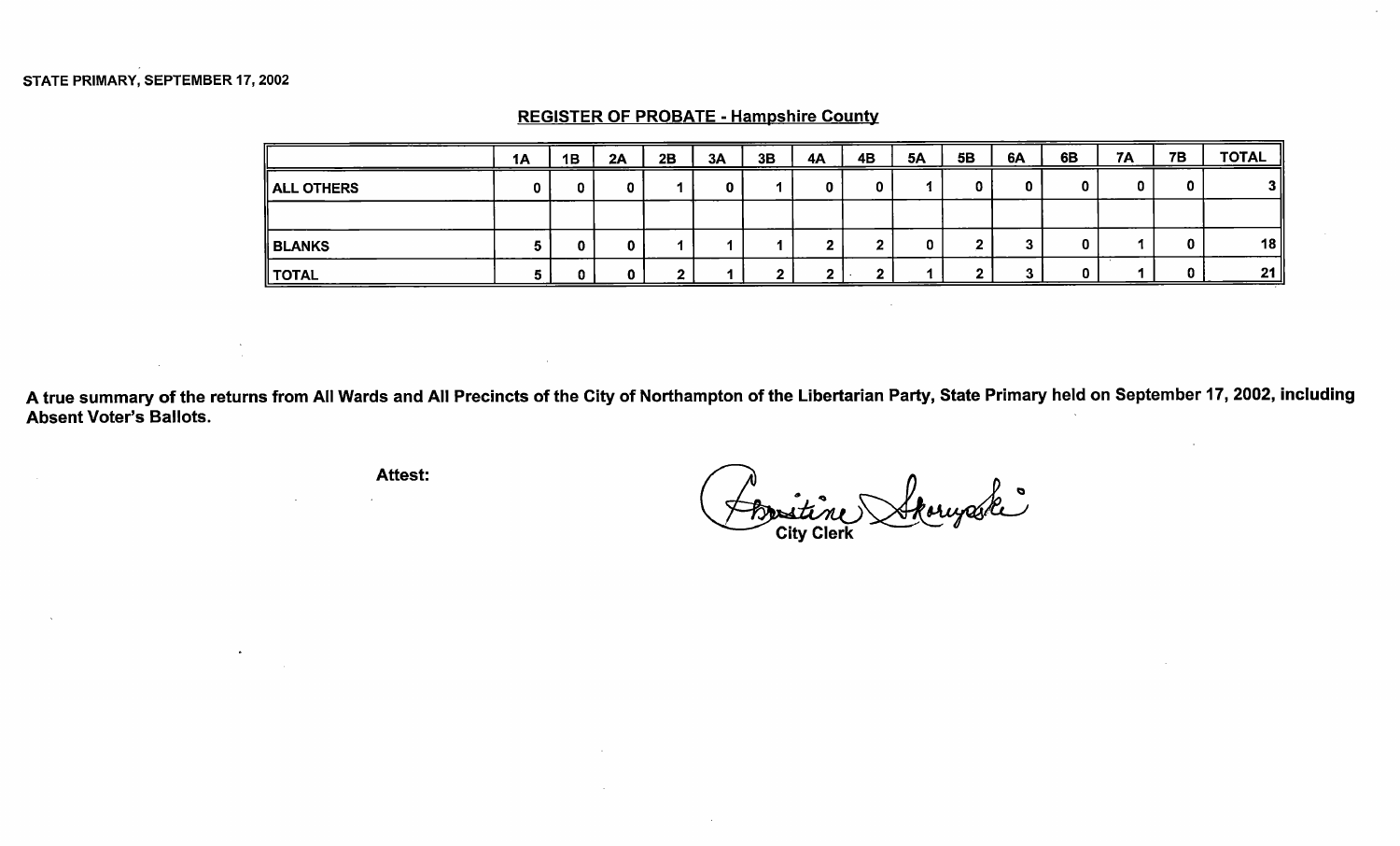#### STATE PRIMARY

#### GREEN PARTY

#### CITY OF NORTHAMPTON

The Commonwealth of Massachusetts

At a Legal Primary of the Qualified Voters of the GREEN PARTY OF ALL WARDS, ALL PRECINCTS, in the City of Northampton, holden on the seventeenth day of September, in the year Two Thousand and Two, for the purpose of giving in their votes for the nomination of State and District Officers, the whole number of Ballots cast, including Absent Voter's Ballots was

#### One Hundred Three (103)

And the whole number of Votes given in were received, sorted, counted and declared, and record thereof made in open meeting as by law directed; and said votes were for the following named persons:

#### COPY OF RECORD)

#### SENATOR IN CONGRESS

|                        | 1A | 1B | 2A | 2B | 3A | 3B | 4A | 4B | <b>5A</b> | 5B | 6A | 6B | <b>7A</b> | 7B | <b>TOTAL</b>   |
|------------------------|----|----|----|----|----|----|----|----|-----------|----|----|----|-----------|----|----------------|
| $\parallel$ ALL OTHERS |    |    |    |    |    |    |    |    |           |    |    |    |           | 0  | 3 <sup>1</sup> |
|                        |    |    |    |    |    |    |    |    |           |    |    |    |           |    |                |
| BLANKS                 |    |    |    |    | 16 |    |    | 16 |           |    |    |    |           |    | 100            |
| $^{\dagger}$ TOTAL     |    |    |    |    | 17 | o  |    | 16 |           |    | 6  |    |           |    | 103            |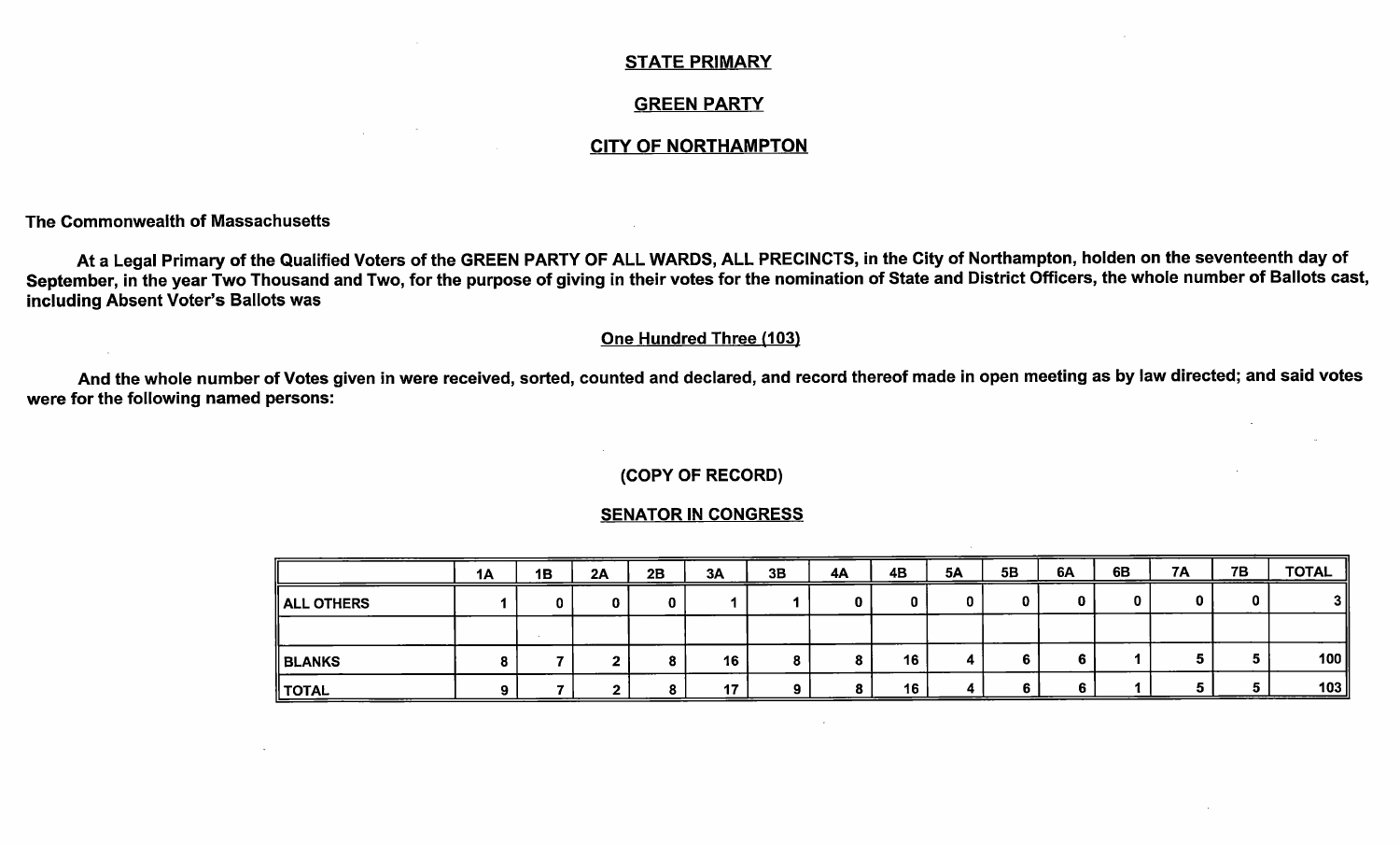$\sim$   $\mu$ 

### **GOVERNOR**

|                   | 1Α | 1B | 2A | 2B | 3A | 3B | 4A | 4B | <b>5A</b> | 5B | 6A | 6B | <b>7A</b> | <b>7B</b> | <b>TOTAL</b> |
|-------------------|----|----|----|----|----|----|----|----|-----------|----|----|----|-----------|-----------|--------------|
| For JILL E. STEIN |    |    |    |    | 14 |    |    | 12 |           |    |    |    |           |           | 78           |
| ALL OTHERS        |    |    |    |    |    |    |    |    |           |    |    | n. |           |           | 10           |
|                   |    |    |    |    |    |    |    |    |           |    |    |    |           |           |              |
| ∥ BLANKS          |    |    |    |    |    | o  |    | д. | O         |    |    |    |           | o         | 15           |
| TOTAL             |    |    |    |    | 17 | a  |    | 16 | д.        |    | 6  |    |           |           | 103          |

# LIEUTENANT GOVERNOR

|                         | 1A | 1B | 2A | 2B | 3A | 3B | 4A | 4B | 5Α | 5B | 6A | 6B | 7A  | <b>7B</b> | <b>TOTAL</b>     |
|-------------------------|----|----|----|----|----|----|----|----|----|----|----|----|-----|-----------|------------------|
| For ANTHONY F. LORENZEN |    |    |    |    | 14 |    |    | 11 |    |    |    |    | . . |           | 84               |
| ALL OTHERS              | 0  |    |    |    |    |    |    |    |    |    |    | 0  | 0   | U         | 2 I              |
|                         |    |    |    |    |    |    |    |    |    |    |    |    |     |           |                  |
| BLANKS                  |    |    |    |    |    |    |    |    |    |    |    |    |     |           | 17 <sup>  </sup> |
| TOTAL                   |    |    | 4  |    | 17 |    | 8  | 16 |    |    |    |    | 5   |           | 103              |

# ATTORNEY GENERAL

 $\sim$ 

|            | 1A | 1B | 2A | 2B | 3A | 3B | <b>4A</b> | 4B | <b>5A</b> | 5 <b>B</b> | 6A | 6B | 7A | 7B | <b>TOTAL</b>      |
|------------|----|----|----|----|----|----|-----------|----|-----------|------------|----|----|----|----|-------------------|
| ALL OTHERS |    |    | 0  | 0  |    |    |           |    |           |            |    |    | 0  |    | 2 <sub>II</sub>   |
|            |    |    |    |    |    |    |           |    |           |            |    |    |    |    |                   |
| ∥ BLANKS   |    |    | m  | 8. | 17 |    |           | 16 | "         |            |    |    |    |    | 101 <sub>  </sub> |
| TOTAL      | Ω  |    | Ð  | 8  | 17 |    |           | 16 | 41        |            |    |    |    |    | 103               |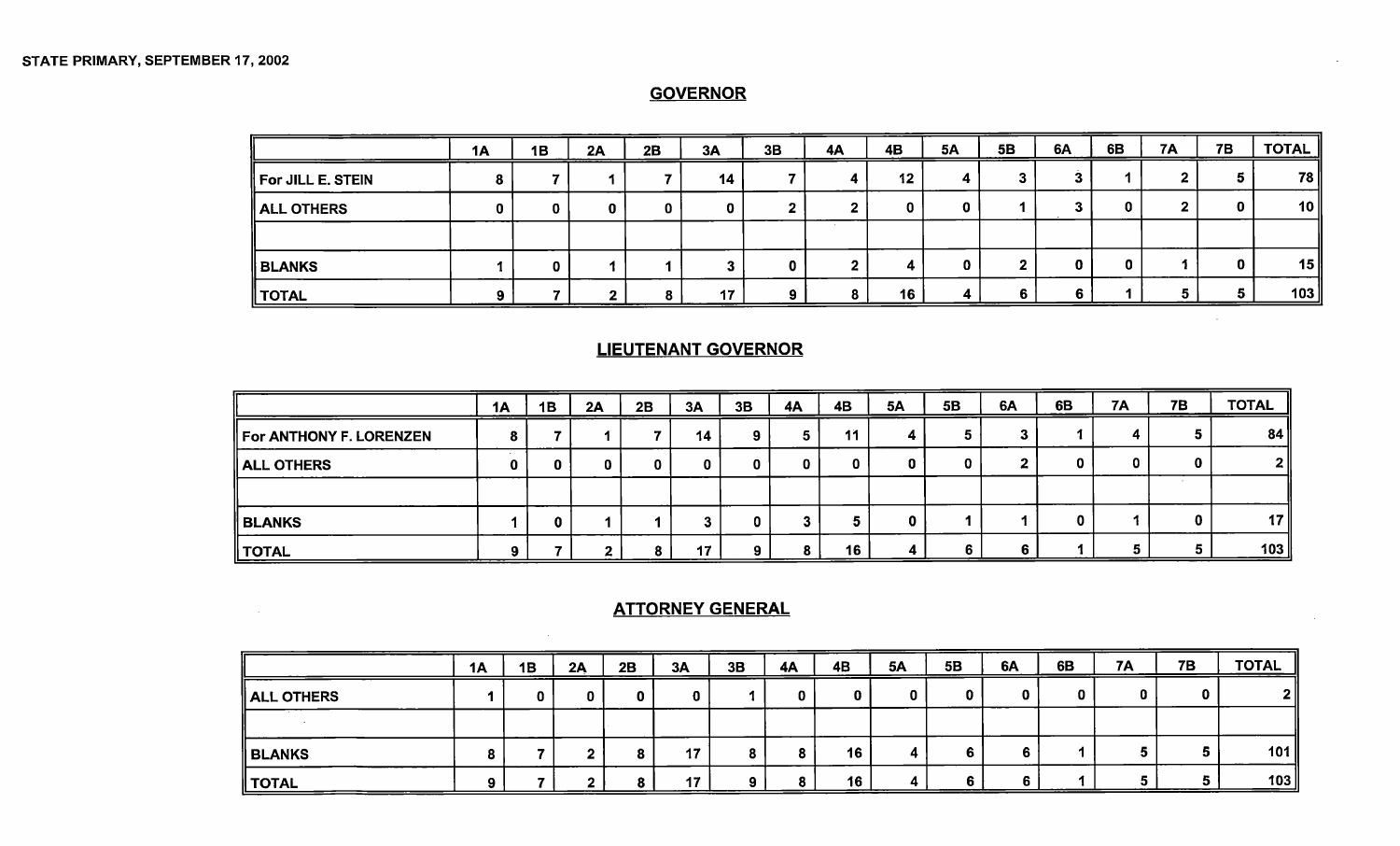$\sim 10^{11}$ 

 $\sim 10^7$ 

 $\label{eq:2.1} \frac{1}{\sqrt{2\pi}}\int_{\mathbb{R}^3}\frac{1}{\sqrt{2\pi}}\int_{\mathbb{R}^3}\frac{1}{\sqrt{2\pi}}\int_{\mathbb{R}^3}\frac{1}{\sqrt{2\pi}}\int_{\mathbb{R}^3}\frac{1}{\sqrt{2\pi}}\int_{\mathbb{R}^3}\frac{1}{\sqrt{2\pi}}\int_{\mathbb{R}^3}\frac{1}{\sqrt{2\pi}}\int_{\mathbb{R}^3}\frac{1}{\sqrt{2\pi}}\int_{\mathbb{R}^3}\frac{1}{\sqrt{2\pi}}\int_{\mathbb{R}^3}\frac{1$ 

#### **SECRETARY OF STATE**

|               | 1A | 1B | 2A | 2B | 3A | 3B | <b>4A</b> | 4B | <b>5A</b> | 5B | 6A | 6B | <b>7A</b> | <b>7B</b> | <b>TOTAL</b>   |
|---------------|----|----|----|----|----|----|-----------|----|-----------|----|----|----|-----------|-----------|----------------|
| ALL OTHERS    |    |    |    |    | 0  |    |           | 0  |           |    |    |    |           | 0         | 2 <sub>1</sub> |
|               |    |    |    |    |    |    |           |    |           |    |    |    |           |           |                |
| <b>BLANKS</b> |    |    |    |    | 17 |    |           | 16 |           |    |    |    |           |           | 101            |
| <b>TOTAL</b>  |    |    |    |    | 47 | Ω  |           | 16 |           |    |    |    |           | 5         | 103            |

 $\sim 800$ 

### TREASURER

|                   | 1A | 1B | 2A | 2B | 3A | 3B | 4A | 4B | <b>5A</b> | 5B | 6A     | 6B | <b>7A</b> | 7B | <b>TOTAL</b> |
|-------------------|----|----|----|----|----|----|----|----|-----------|----|--------|----|-----------|----|--------------|
| For JAMES O'KEEFE |    |    |    |    | 15 |    |    | 13 |           |    | -<br>J |    | ю         |    | 93           |
| <b>ALL OTHERS</b> |    |    | 0  |    |    |    |    |    |           |    | 0      |    | O         |    |              |
|                   |    |    |    |    |    |    |    |    |           |    |        |    |           |    |              |
| BLANKS            |    |    | 0  |    |    |    |    |    | o         |    |        |    |           |    | 9 I          |
| <b>TOTAL</b>      |    |    |    | О  | 47 |    |    | 16 | 4         | 6  | Б      |    |           |    | 103          |

# AUDITOR

|                   | <b>1A</b> | 1B | 2A | 2B | 3A | 3B | 4A | 4B | <b>5A</b> | 5B | 6A | 6B | <b>7A</b> | <b>7B</b> | <b>TOTAL</b> |
|-------------------|-----------|----|----|----|----|----|----|----|-----------|----|----|----|-----------|-----------|--------------|
| <b>ALL OTHERS</b> |           |    |    |    |    |    | 0  | 0  | 0         | 0  | 0  | 0. | 0         | 0         |              |
|                   |           |    |    |    |    |    |    |    |           |    |    |    |           |           |              |
| BLANKS            |           |    |    |    | 17 | 8  | 8  | 16 | 4         | 6  |    |    |           |           | 102          |
| ∥ TOTAL           |           |    |    |    | 17 | 9. | 8  | 16 | 4         | 6  |    |    |           |           | 103          |

 $\sim 10^{-11}$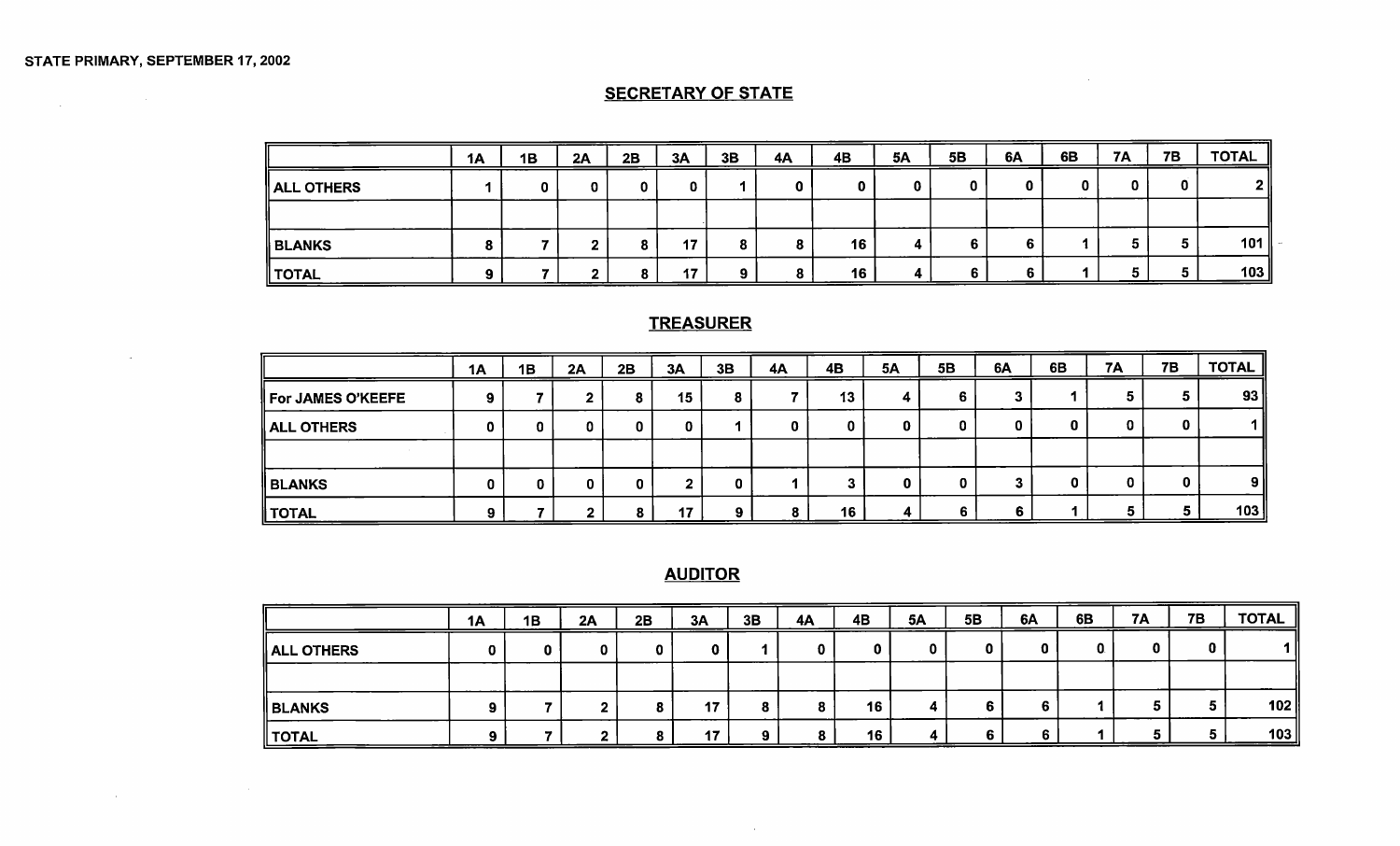#### REPRESENTATIVE IN CONGRESS - Second District

|                   | <b>1A</b> | 1B | 2A | 2B | 3A | 3B | 4A | 4B | 5Α | 5B | <b>6A</b> | 6B | <b>7A</b> | 7B | <b>TOTAL</b> |
|-------------------|-----------|----|----|----|----|----|----|----|----|----|-----------|----|-----------|----|--------------|
| <b>ALL OTHERS</b> |           |    |    |    |    |    |    |    |    | 0  |           |    |           |    |              |
|                   |           |    |    |    |    |    |    |    |    |    |           |    |           |    |              |
| ∥ BLANKS          |           |    |    |    | 17 |    |    | 16 | Д. | 6  |           |    |           | 5  | 101          |
| <b>TOTAL</b>      |           |    |    |    | 17 | Ω  |    | 16 | 4  |    |           |    |           |    | 103          |

#### COUNCILLOR - Eighth District

|                   | <b>1A</b> | 1B | 2A | 2B | 3A | 3B | 4A     | 4B | <b>5A</b> | 5B | <b>6A</b> | 6B | <b>7A</b> | <b>7B</b> | <b>TOTAL</b> |
|-------------------|-----------|----|----|----|----|----|--------|----|-----------|----|-----------|----|-----------|-----------|--------------|
| ALL OTHERS        |           |    |    | 0  |    |    | 0      |    |           | 0  |           |    | 0         |           | 21           |
|                   |           |    |    |    |    |    |        |    |           |    |           |    |           |           |              |
| <b>BLANKS</b>     |           |    |    |    | 17 |    | 8      | 16 |           | 6  |           |    | 5         | G         | 101          |
| $\parallel$ TOTAL | Ω         |    |    |    | 17 | Ω  | o<br>Ω | 16 | 4         | 6  | o         |    |           | э         | 103          |

# SENATOR IN GENERAL COURT - Hampshire & Franklin District

|                        | 1A | 1B | 2A | $ -$<br>2B | 3A | 3B | 4A | 4B | <b>5A</b> | 5B | 6A | 6B | <b>7A</b> | <b>7B</b> | <b>TOTAL</b>   |
|------------------------|----|----|----|------------|----|----|----|----|-----------|----|----|----|-----------|-----------|----------------|
| $\parallel$ ALL OTHERS |    |    |    |            |    |    |    |    |           |    |    |    |           |           | 2 <sub>1</sub> |
|                        |    |    |    |            |    |    |    |    |           |    |    |    |           |           |                |
| <b>BLANKS</b>          |    |    |    |            | 17 |    | 8  | 15 | Д.        |    |    |    |           | Е.        | 101            |
| TOTAL                  |    |    | -  |            | 17 | Ω  |    | 16 | л         | R  |    |    |           |           | 103            |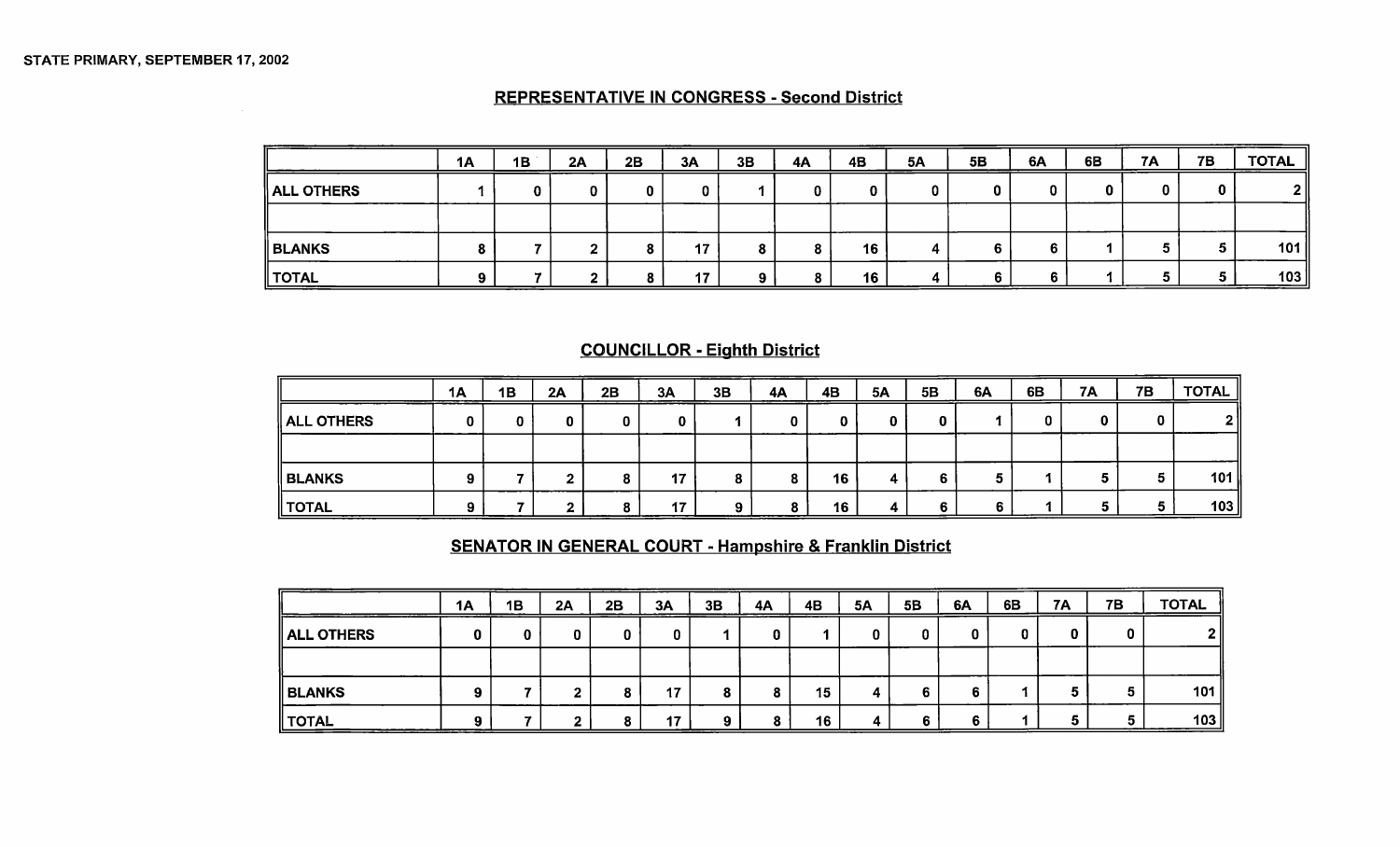|                        | 1A | 1B | 2A | 2B | 3A | 3B | 4A | 4B | 5A | 5B | 6A | 6B | <b>7A</b> | 7B | <b>TOTAL</b>    |
|------------------------|----|----|----|----|----|----|----|----|----|----|----|----|-----------|----|-----------------|
| For MICHAEL E. ALEO    |    |    |    |    | 17 |    |    | 15 | 4  |    |    |    |           | a  | 97 <sub>l</sub> |
| $\parallel$ ALL OTHERS |    |    |    |    |    | u  | U  | 0  | 0  |    | 0  |    |           | 0  | $\mathbf{0}$    |
|                        |    |    |    |    |    |    |    |    |    |    |    |    |           |    |                 |
| <b>BLANKS</b>          |    | 0  |    |    | 0  |    |    |    |    |    |    |    |           |    | - 6 I           |
| TOTAL                  |    |    |    |    | 17 |    |    | 16 | 4  | 6  | 6  |    |           |    | 103             |

#### REPRESENTATIVE IN GENERAL COURT - First Hampshire District

#### DISTRICT ATTORNEY - Northwestern District

|                        | 1A | 1B | 2A | 2B     | 3A | 3B | 4A | 4B | <b>5A</b> | 5B | 6A | 6B | <b>7A</b> | 7B | <b>TOTAL</b> |
|------------------------|----|----|----|--------|----|----|----|----|-----------|----|----|----|-----------|----|--------------|
| $\parallel$ ALL OTHERS |    |    | u  | o      |    |    |    |    | 0         |    |    |    | 0         | 0  |              |
|                        |    |    |    |        |    |    |    |    |           |    |    |    |           |    |              |
| <b>BLANKS</b>          |    |    |    |        | 47 | 8  |    | 16 | 4         |    |    |    |           | 5  | 102          |
| TOTAL                  |    |    |    | n<br>ο | 17 | 9  |    | 16 | А         |    |    |    |           | 5  | 103          |

# REGISTER OF PROBATE - Hampshire County

|                   | 1A | 1B | 2A | 2B | 3A | 3B       | 4A | 4B | <b>5A</b> | 5B | 6A | 6B | <b>7A</b> | 7B | <b>TOTAL</b> |
|-------------------|----|----|----|----|----|----------|----|----|-----------|----|----|----|-----------|----|--------------|
| <b>ALL OTHERS</b> |    |    |    |    |    |          |    |    | 0         |    |    |    |           | 0  | 17           |
|                   |    |    |    |    |    |          |    |    |           |    |    |    |           |    |              |
| <b>BLANKS</b>     |    |    |    |    | 15 |          |    | 13 | 4         | 5  |    |    |           |    | 86           |
| ∥ TOTAL           |    |    |    |    | 17 | $\Omega$ |    | 16 | 4         |    | 6  |    |           |    | 103          |